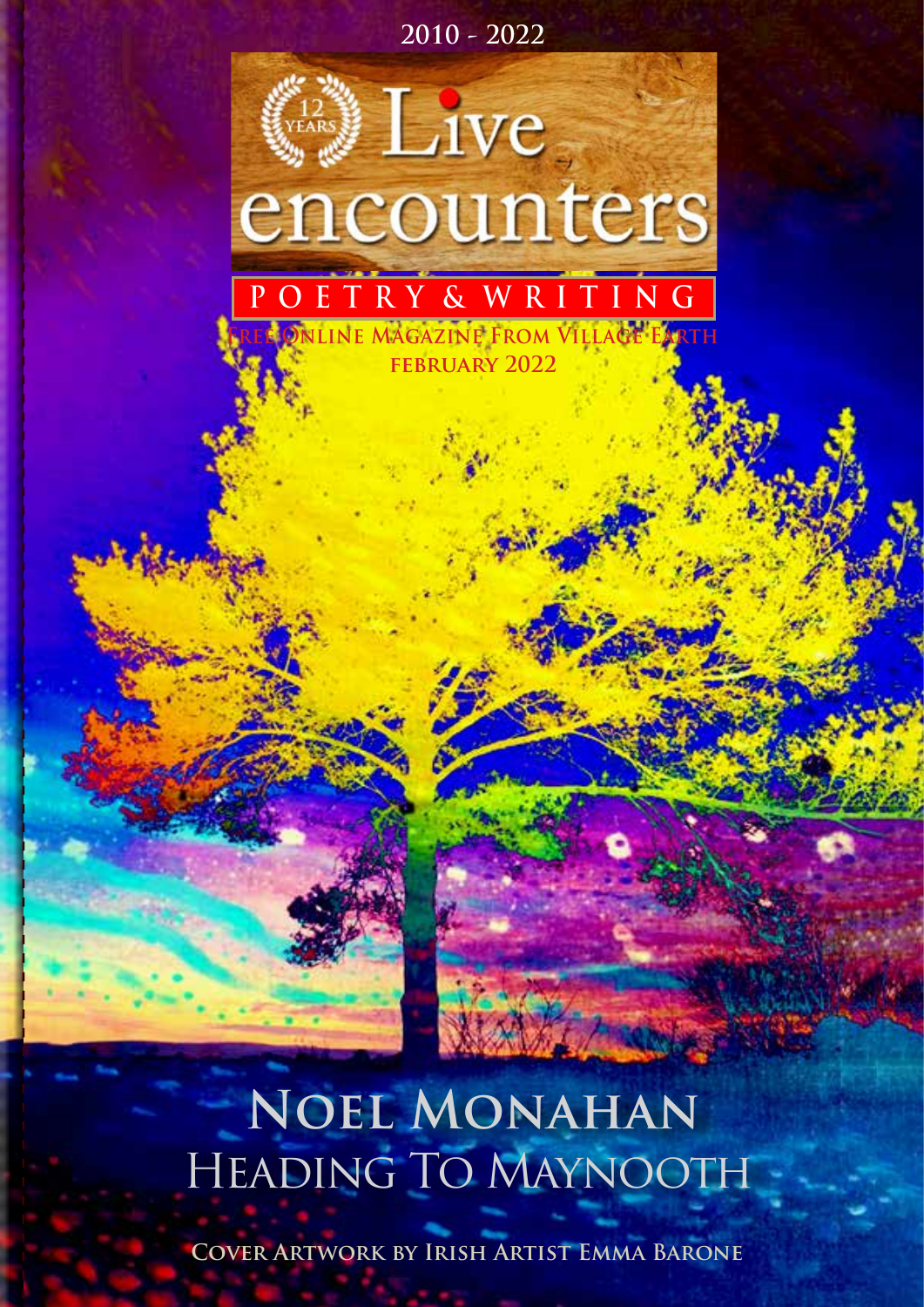#### **L I V E E N C O U N T E R S M A G A Z I N E**



**All articles and photographs are the copyright of www.liveencounters.net and its contributors. No part of this publication may be reproduced without the explicit written permission of www.liveencounters.net. Offenders will be criminally prosecuted to the full extent of the law prevailing in their home country and/or elsewhere.** 

Raindrops on a canna lily. Photograph by Mark Ulyseas.



#### **Support Live Encounters. Donate Now and Keep the Magazine Live in 2022**

Live Encounters is a not-for-profit free online magazine that was founded in 2009 in Bali, Indonesia. It showcases some of the best writing from around the world. Poets, writers, academics, civil & human/animal rights activists, academics, environmentalists, social workers, photographers and more have contributed their time and knowledge for the benefit of the readers of:

*Live Encounters Magazine* (2010), *Live Encounters Poetry & Writing* (2016), *Live Encounters Young Poets & Writers* (2019) and now, *Live Encounters Books* (August 2020).

We are appealing for donations to pay for the administrative and technical aspects of the publication. Please help by donating any amount for this just cause as events are threatening the very future of Live Encounters.

Om Shanti Shanti Shanti Om

Mark Ulyseas Publisher/Editor markulyseas@liveencounters.net



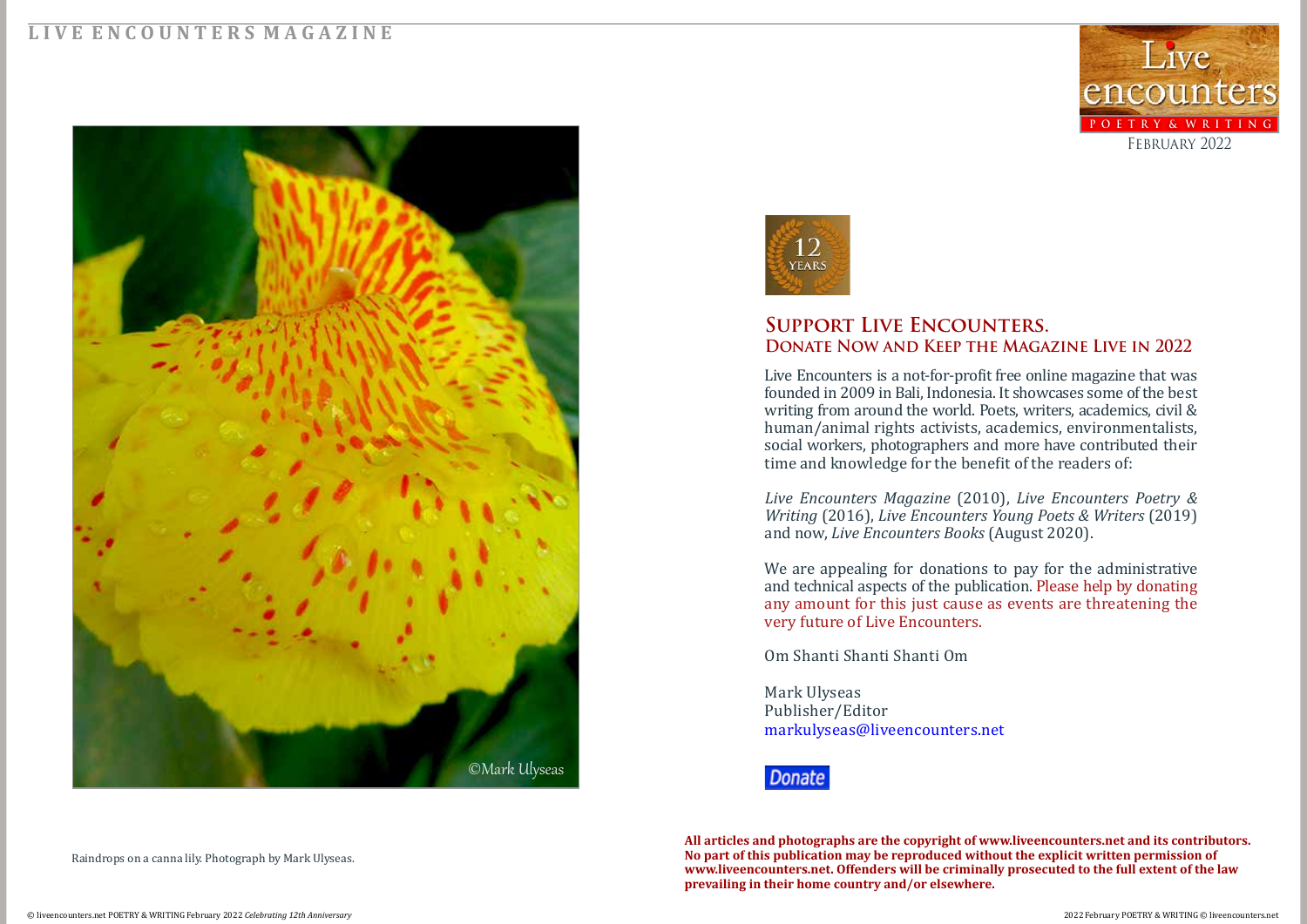**[Noel Monahan](#page-5-0) [Matthew Graham](#page-5-0) [Jeannine Pitas](#page-5-0) [Fred Johnston](#page-14-0)  [Gaynor Kane](#page-17-0)  [Greta Sykes](#page-20-0) [Joe Dolce](#page-24-0) [John Grey](#page-27-0)  [Richard W Halperin](#page-31-0) [Vinny Glynn-Steed](#page-34-0)** 



# **Contributors**

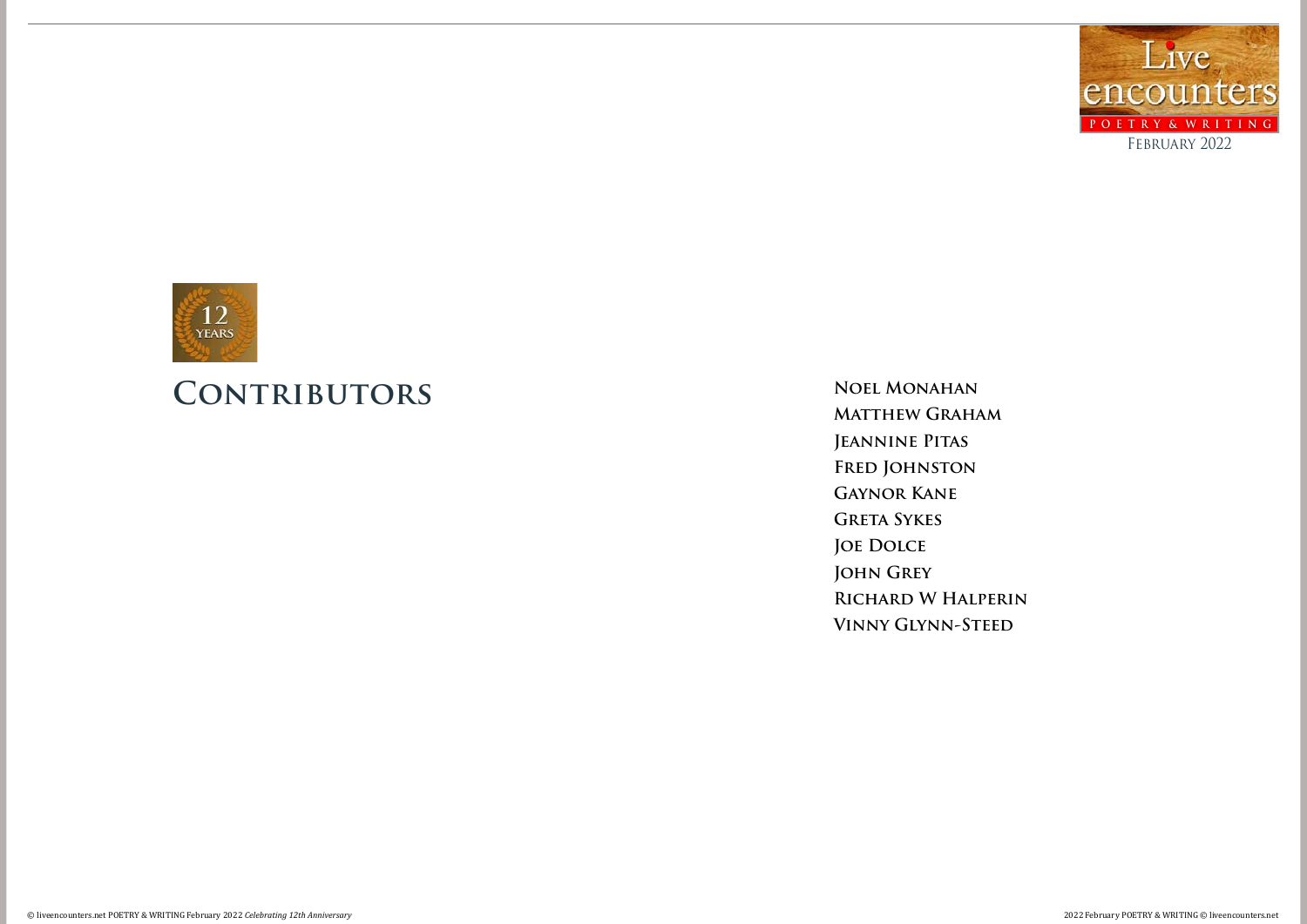# NOEL MONAHAN Heading To Maynooth

We gathered at the Quays in Dublin, awaiting our bus. Route 66 travelled through Lucan, Leixlip and final destination was Maynooth. Many of us were making the journey for the first time and we stared at the leaves floating down the river Liffey rather than make eye contact with each other. The 66 bus finally arrived and we stacked our big cases in the luggage compartment. An elderly lady complained to the driver:

#### *Them young fellows going to be priests are holding us all up.*

We hailed from all corners of Ireland, from the drumlins of Cavan and Monaghan, the dry stone walls of Mayo and Galway. Students from Derry seemed to know each other and had more to say. The babble of different accents from different dioceses was confusing. By the time the bus reached Leixlip we had settled down and some of us began to talk about the little events in our lives: the schools we attended, football matches, a book or two one enjoyed reading. This time the bus went all the way up to the gates of the college, a special favour, compliments of the bus driver. We dragged our cases past the Geraldine Castle and walked in the direction of Stoyte House. We were met and welcomed by senior clerics. Friendly faces asked reasonable questions:

*And your name is?*

*And your diocese is?*

#### **R O U T E 6 6**



Noel Monahan

Noel Monahan has published seven collections of poetry with Salmon Poetry, Ireland. An eighth collection, Celui Qui Porte Un Veau, a selection of French translations of his work was published in France by Alidades, in 2014. A selection of Italian translations of his poetry was published in Milan by Guanda in November 2015: "Tra Una Vita E L'Altra". His poetry was prescribed text for the Leaving Certificate English, 2011- 2012. In the past Noel has toured in England, Italy and America giving readings and delivering literary papers on Irish literature. His play: "Broken Cups" won the RTE P.J. O'Connor award in 2001and *Chalk Dust*, a long poem of his, was adapted for stage and directed by Padraic McIntyre, Ramor Theatre, 2019. During the Covid-19 lockdown, Noel had to reinvent his poetry readings and he produced a selection of Short Films: "Isolation & Creativity", "Still Life", "Tolle Lege" and A Poetry Day Ireland Reading for Cavan Library,2021. The filming and editing of the same was by Pádraig Conaty, Niall Monahan and Jago Studio, Cavan. Noel is presently working on his memoirs and the opening chapters will be published by New Hibernia Review, Center for Irish Studies, University of St. Thomas, Saint Paul, Minnesota. A number of his most recent poems have been translated into German and will appear later this summer.

#### **N O E L M O N A H A N**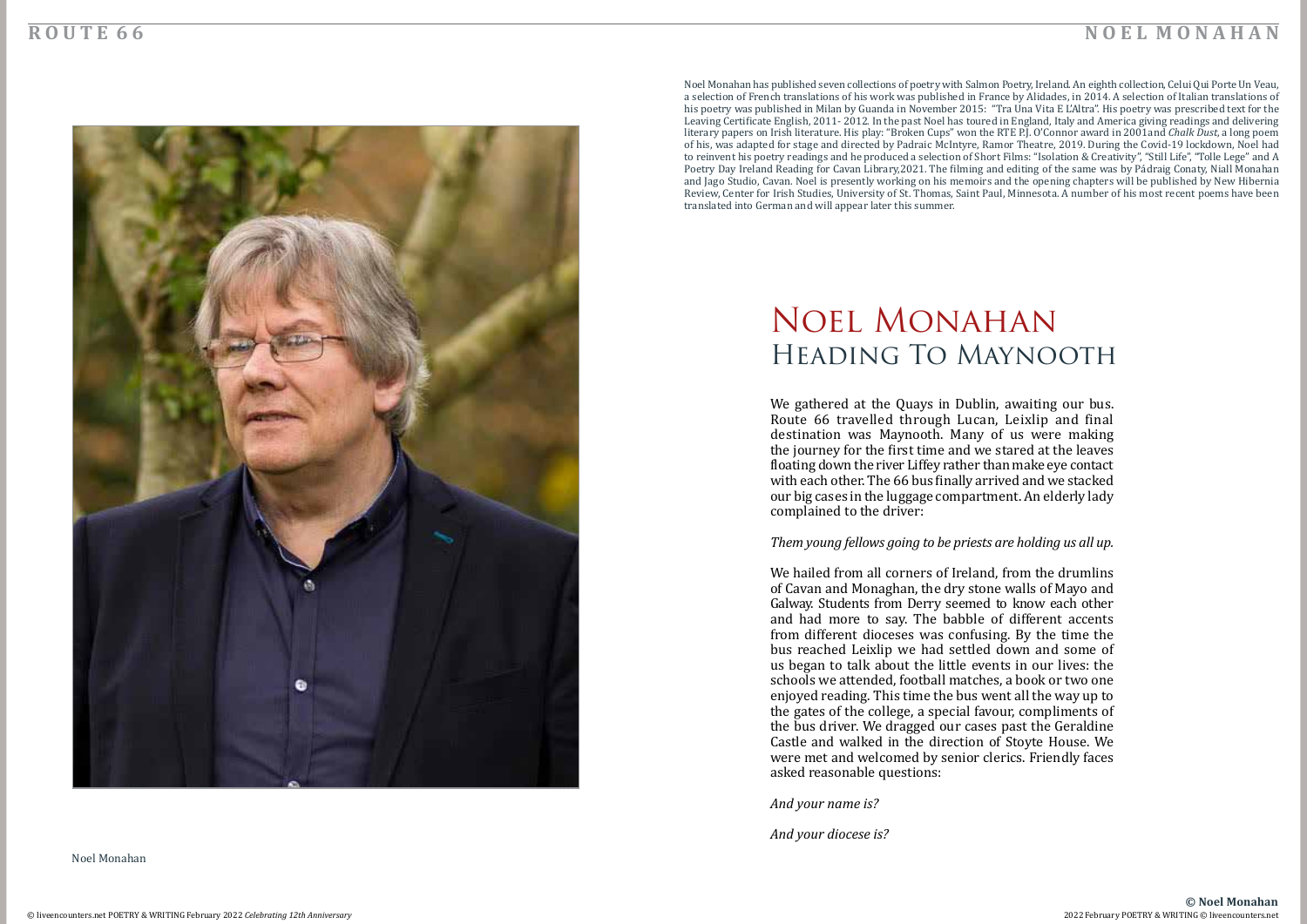A litany of diocesan place names ensued. Kilmore, Clogher, Ossory, Ardagh and Clonmacnoise ...

*Take a left and you'll arrive at Rhetoric House. You can't miss it.*

*It's the building with red ivy climbing the walls. You'll be told more there.* 

The whole place seemed enormous. On the outside it was larger than any village, more the size of a country town with chapels and squares and houses. Huge blocks of houses: Stoyte House, Logic House, Dunboyne House, Rhetoric House, New House... These great buildings lay between beautifully manicured garden squares. We strolled through a garden of rose climbers and flowering shrubs behind Logic House, safe in the imaginative world of our newly found vocation. It all seemed like Eden that evening.

After supper we were summoned to the chapel. We sat there in silence. Homesickness was beginning to strike for the first time. The Junior Dean congratulated us on our undertaking of a difficult journey in life. He talked about detachment from home, how we must face the loneliness and separation. But he assured us we were not entering this world all by ourselves. Our Guardian Angels were guiding us there.

The routine began the following morning. The Gun Bell rang out a six o'clock call. Bleary eyed, we made our way to The Junior Chapel for Laudes, a morning hymn of praise.

It wasn't all prayer. Each diocese had a gathering space called a "Pause". Here we were given tips on survival tactics by Senior Clerics. We soon became fluent in the inside lingo: *"Chubs", "Logs" and "BÁs"* – 1st. Years – 2nd. Years- and BA Year. And there were other novelties. We were wearing our priestly garments for the first time. Our days were full of swinging thuribles, candle-light and Gregorian chant. It was all consuming. A way of life that had instant appeal for us but it was early days yet.

And there was academic excitement about studying for an arts degree. The College had a lively creative atmosphere. We had a Literary and Debating Society, a Philosophical Society... I saw a student production of Beckett's " Waiting For Godot" in The Aula Maxima. And the canonical figures of literature awaited us: Kierkegaard, Heidegger, Sartre and Camus.

But all the initial excitement slowly faded. Each evening hidden away in my room I had time to reflect. The community life was losing its hold on me. I was beginning to question a world of posturing for the priesthood. Listening to the trains passing in the night I pondered the big questions: Did I really want to take up residence in some parochial house in some remote parish? What was really calling me? Was I in search of instant respectability and a steady job?

Maynooth was a safe house to rest in after the Leaving Certificate. Everything was provided for us. We had the best of food. We were protected by big walls from the outside world. We were training to become princes of the church.

I felt pampered there. Surrounded by quiet and peacefulness, I longed for the irreverence of youth. I needed to break free and find excitement in a world where anything and everything happens. I longed for a world of t-shirts and jeans. I imagined myself with a rucksack and guitar heading for Route 66 again. But this time it would take me to Los Angeles, the city of angels.

#### **R O U T E 6 6 N O E L M O N A H A N**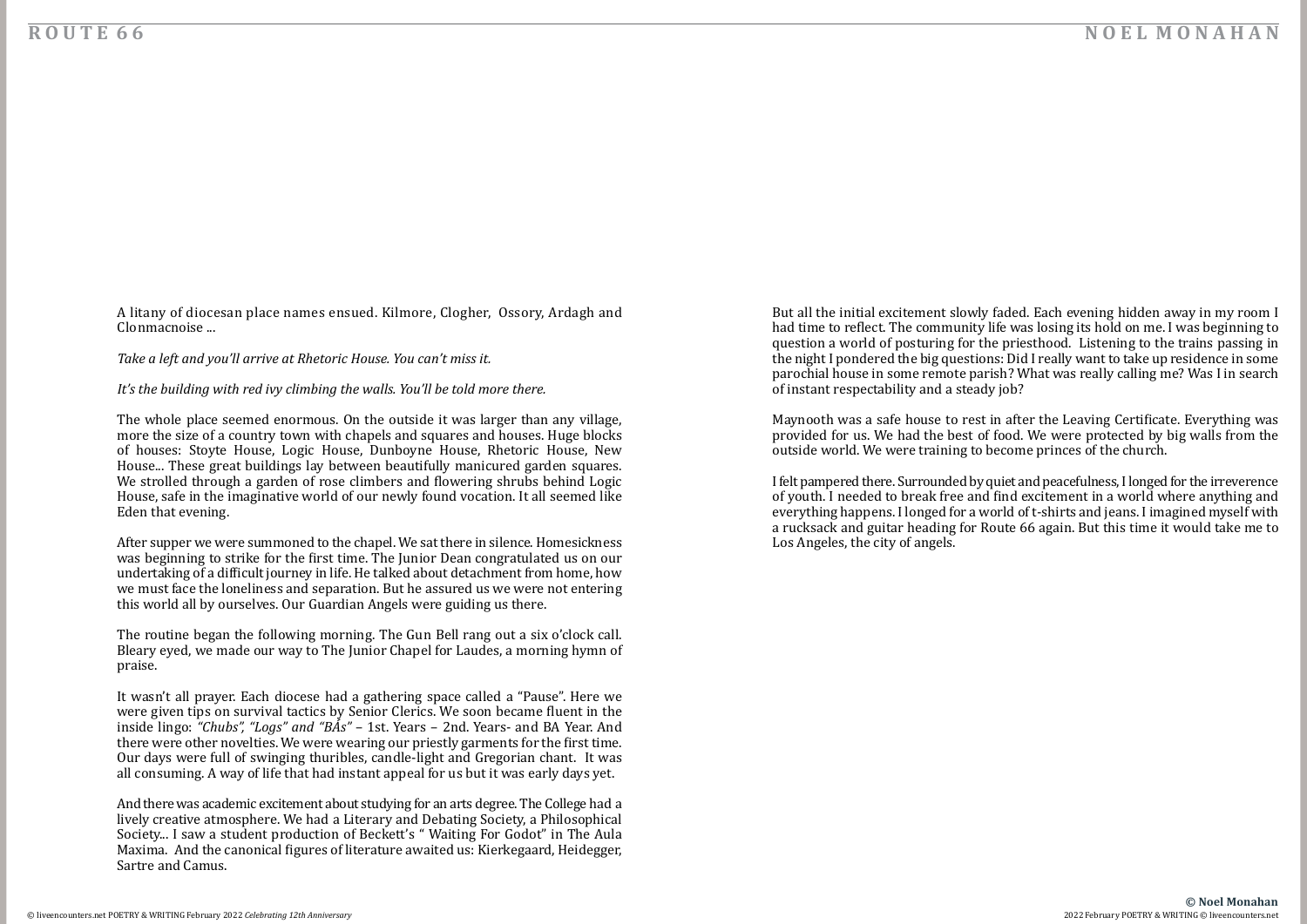#### <span id="page-5-0"></span>**F I V E P O E M S**



Matthew Graham

## Beginning with a Line from Wendel Berry

--- from *The Indiana Series*

For Connie Weinzapfel

#### *"I come into the presence of still water,"*

A hidden eddy of the Ohio where the October breeze Drops sycamore leaves, Small, questioning upturned hands, Into my waiting hands. The dry cat tails, Marsh milk weed and Indian Grass Rattle among the bones of the shoreline. Geese In the distance leave with their repeating cries. Another autumn in a long line Of many autumns spreads like wood smoke Along the water. Closure is a word I prefer to use for windows, curtains, Doors, and not for reluctant understandings. Yet, the storm clouds building now Over the far Kentucky shore, suggest A kind of closure – a need for rain, Solitude, a need to realize That the closing down of every wild garden, No matter how remote or fragile, Contains its own insoluble redemption.

#### **M A T T H E W G R A H A M**



Matthew Graham is the author of four collections of poetry, most recently *The Geography of Home* from the Galileo Press, and is the recipient of awards and fellowships from the Academy of American Poets, Pushcart, the Indiana Arts Commission and the Vermont Studio Center. Graham is a Professor Emeritus of English at the University of Southern Indiana and is the current State Poet Laureate of Indiana.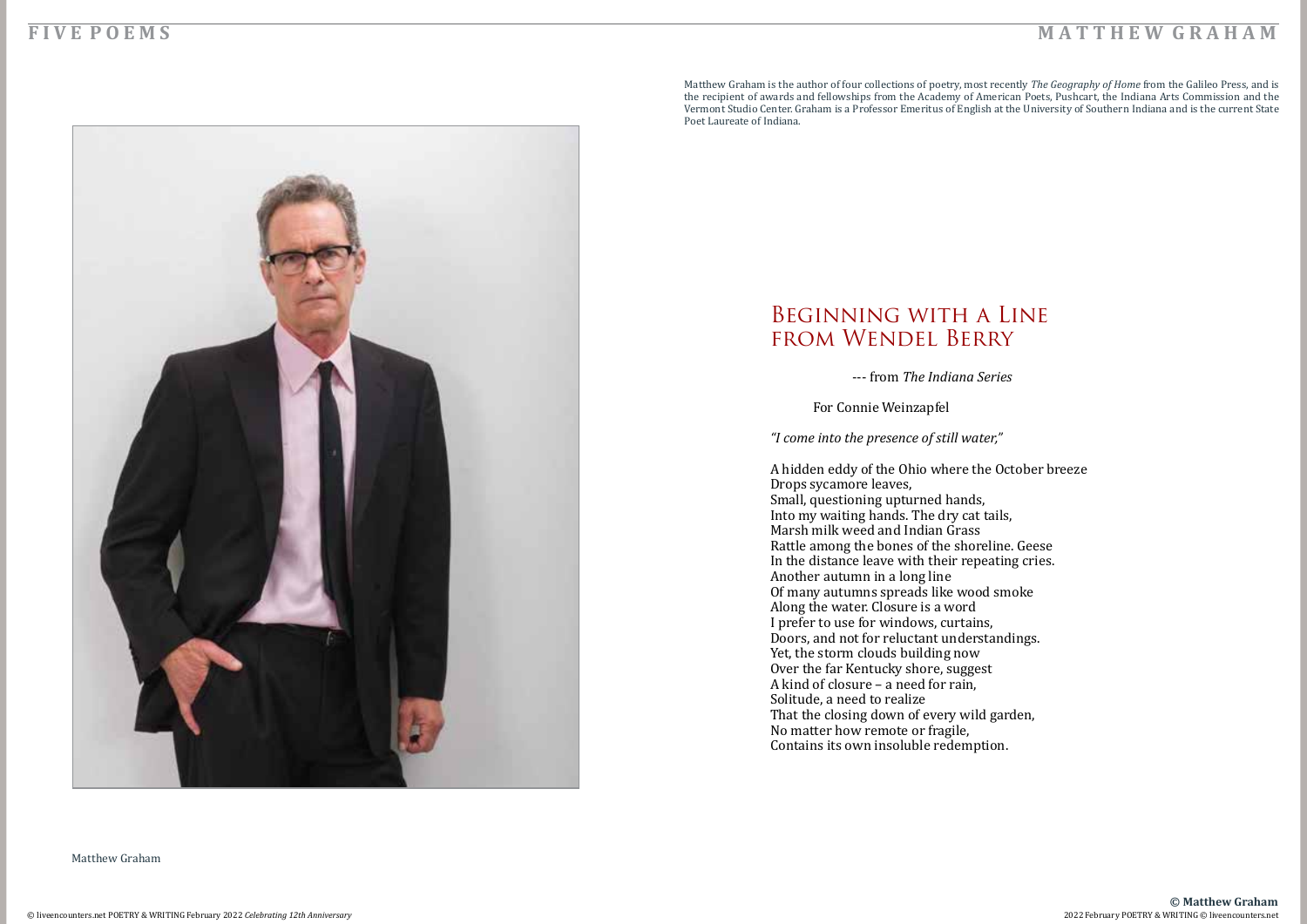#### **F I V E P O E M S**

## Ending with a Variation on the Last Line John Ashberry Ever Wrote

My grandmother came from the holy land Of western New York State Where she spent summers on an uncle's orchard – A navy-blue whisper Among the Empires, Cortlands and Northern Spies Of the early 1920's -- Before returning each year To the immigrant avenues, the slack-jawed Smell of cabbage in the tenement hallways And the black snow, the imminent black snow Of Buffalo. She never lost her Canadian vowels, Her fear of street cars or love of dray horses, Even when I last saw her Singing hymns in a shared room Of a nursing home And accusing the staff of stealing her money, Her plastic rosary, Her favorite straw hat -- The one with the sun flowers. No talk then of a husband or daughters, A life lived. Just a weak rage against nothing, from nowhere.

*"As if nothing was evil, exactly, or not".*

#### **M A T T H E W G R A H A M**

## Beginning with a Line from Jean Toomer

*"I identified with my whole sense so intensely that I lost my own identity."*

One Hundred and Eleventh and Amsterdam Avenue Seethed in the shadows of St. John the Divine's Cathedral.

During those disappeared days of 1978 Most misunderstandings were a menudo of desire and hate.

There was always some drama on the Broadway train. There was always some hustle on Broadway in the rain.

Oh, three-card monte outside bodegas of disrepair. Oh, gypsy cabs cruising the boundries of despair.

Oh, police locks and exhaust and window grates. Oh, store front churches and laundry and rusted fire escapes.

The ghost of Mario Bauzá blowing Tangá in the West End Café – Sometimes I'd linger, staying out of the way.

Sometimes I'd linger until the bleak break of day.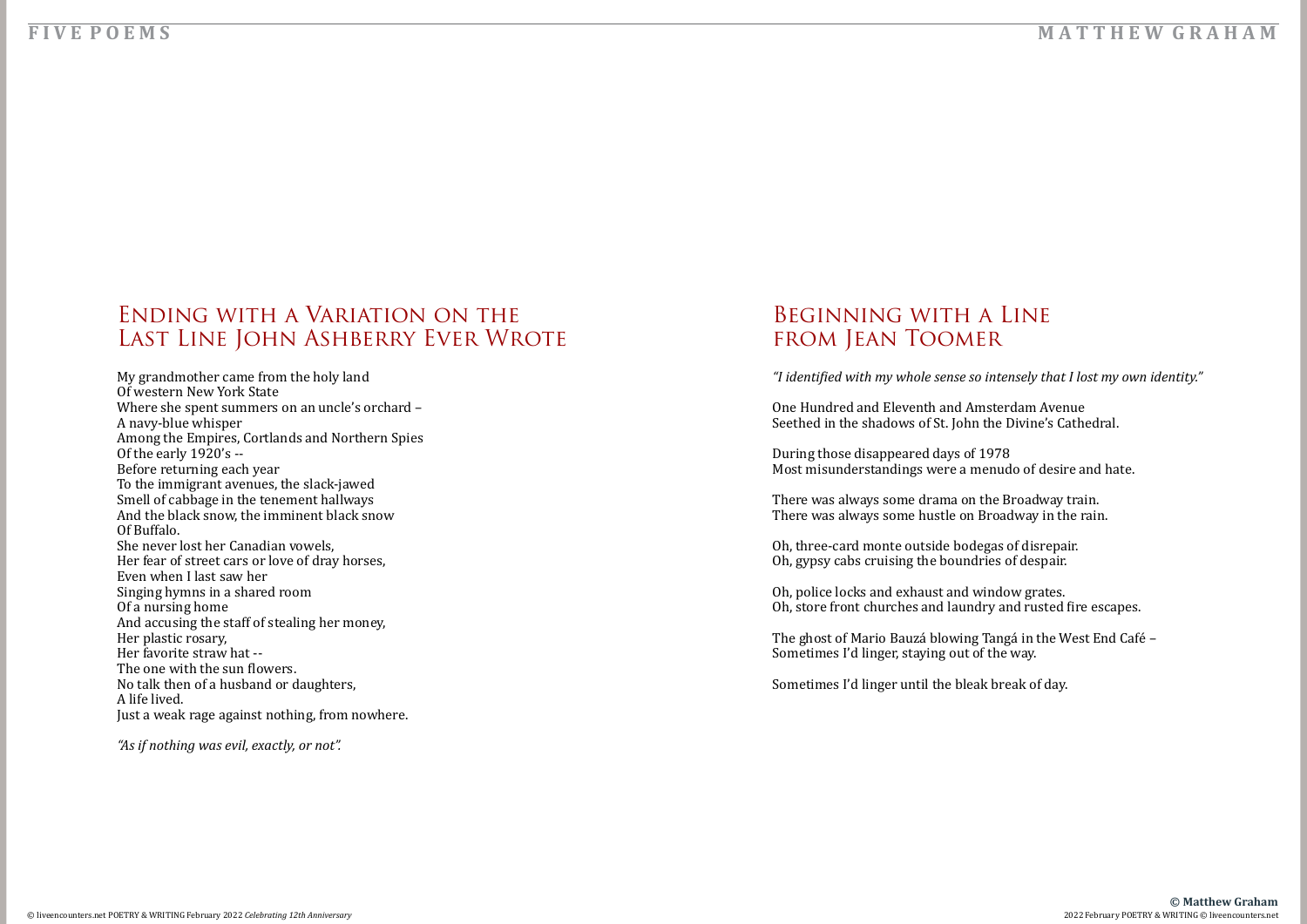## Beginning with a Line from Donald Justice

#### *"Soon now the war will shutter the grand hotels."*

War touched my shoulder once In 1972, and then moved on, Not in need of my service at that late time. But it did not touch the grand hotels – The Concord, the Neville, the Pines – Where I spent my early youth washing dishes, Bussing tables, trimming the yews Lining the curved drives leading To the canopy-shaded porticos Where I parked and returned The monstrous Lincolns and Cadillacs (owned by fathers whose sons Would never go to war) Of the time.

It was time that shuttered the grand hotels, And cheap airfare to Cancun and Jamaica. They nestle into the Catskills now All war zones. Ruin porn. They are slowly embraced by sumac, wild roses And grape vines as are those times Of tennis courts I never played, Olympic pools I never swam, Echoes of a fox trot I once heard But never knew the steps to dance to In the right time.

#### **M A T T H E W G R A H A M**

### Beginning with a Line from Robertson Jeffers and Ending with a Line from Robert Frost

-- from The Pandemic Series

*"It is bitter earnestness That makes beauty.''*

When I tire of Whitman I return to Jeffers and Frost, Two bitter old men who found beauty Piling up stones on opposite coasts With three thousand miles of failed earnestness Between them. They knew madness can seep through a family Like water through stones, The way the madness of a nation Can seep out from the Heartland, Though who is to say where the heart really is? To seek beauty now is to look to the sky Scarred less and less by transcontinental vapor trails. To find beauty now is to imagine a continent, As blind and bewildered as this one, Pushing back out, starting over at the edges Of where it all began and ended. Where two old men stand Arms crossed and nodding And where water waits.

*"Here are your waters and your watering place. Drink and be whole again beyond confusion."*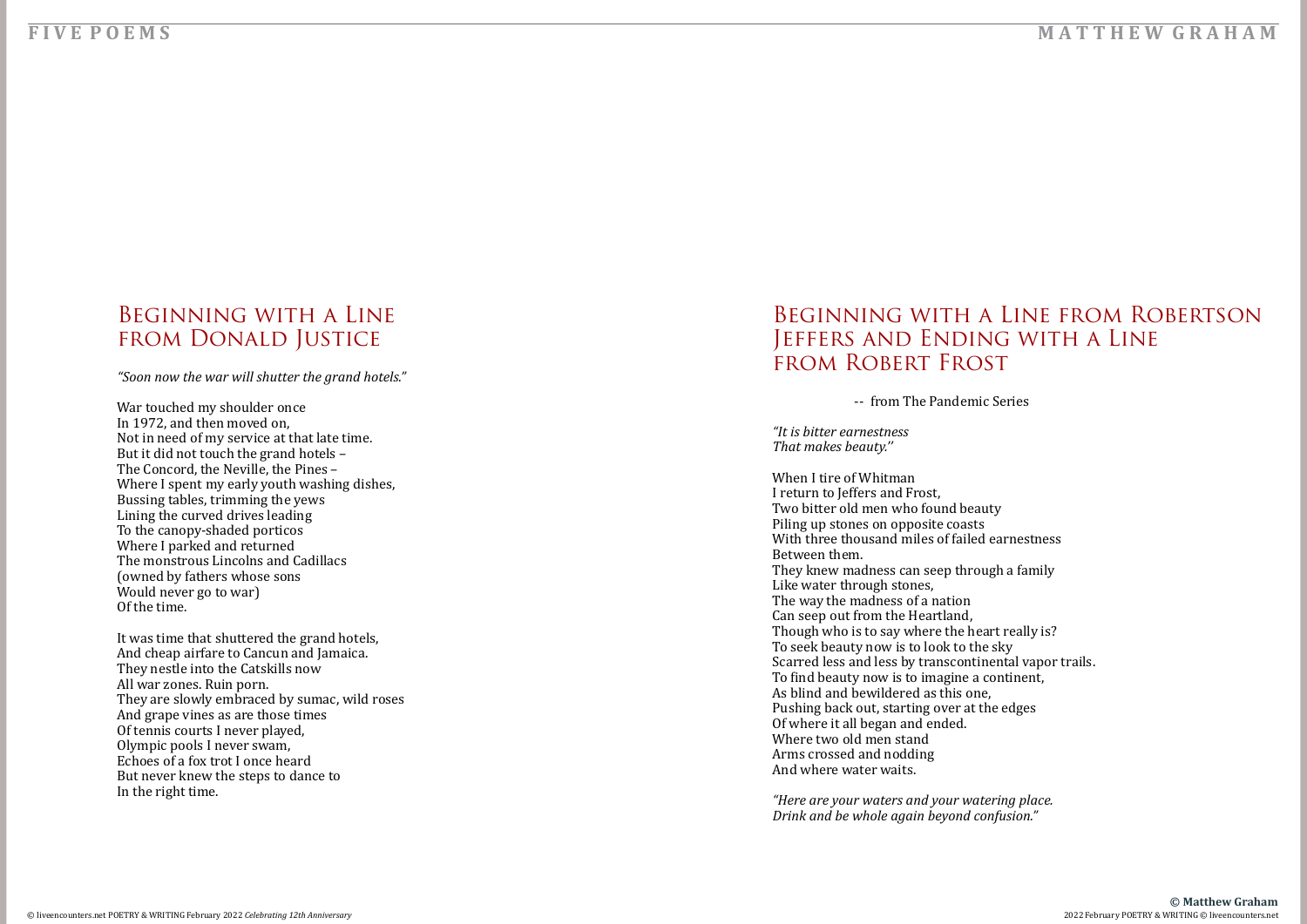#### **U R U G U A Y A N P O E T S L I V E F O R E V E R**



### Uruguayan poets live forever

On the gray days in the dark nights I like to think about 90-year-old Selva Casal sitting in her wheelchair and writing poems about justice or making abstract sketches while her 92-year-old husband Arturo does her makeup. "She paints pictures and I paint her!" he quips.

On those mornings when it's hard to get out of bed I like to think about Circe Maia, another nonagenarian singing as she works in her garden. If you make the trip up from Montevideo to Tacuarembó she'll offer you tea, homemade *bizcochos*, quince preserves – *dulce de membrillo* show you her nasturtiums, her lavender, her violets.

At one poetry event at the Decorative Arts Museum a car pulled right up to the door, and we thought it was for 98-year-old Ida Vitale instead, a middle-aged man emerged and like a sprite Ida came bouncing past us all from somewhere else.

Jeannine M. Pitas. Photo credit: Bob Felderman

Jeannine M. Pitas is a teacher, writer, and Spanish-English literary translator living in Iowa, where she teaches at the University of Dubuque. Her first book of poetry, *Things Seen and Unseen*, was published by Mosaic Press in 2019. Her essays and articles have appeared recently in *U.S. Catholic, National Catholic Reporter,* and *The Christian Century.* She is the translator or co-translator of eight books in translation, primarily Uruguayan and Argentine poets. She contributes to the Catholic blog Vox Nova. Her website is <https://www.jeanninemariepitas.com/>

#### **J E A N N I N E M P I T A S**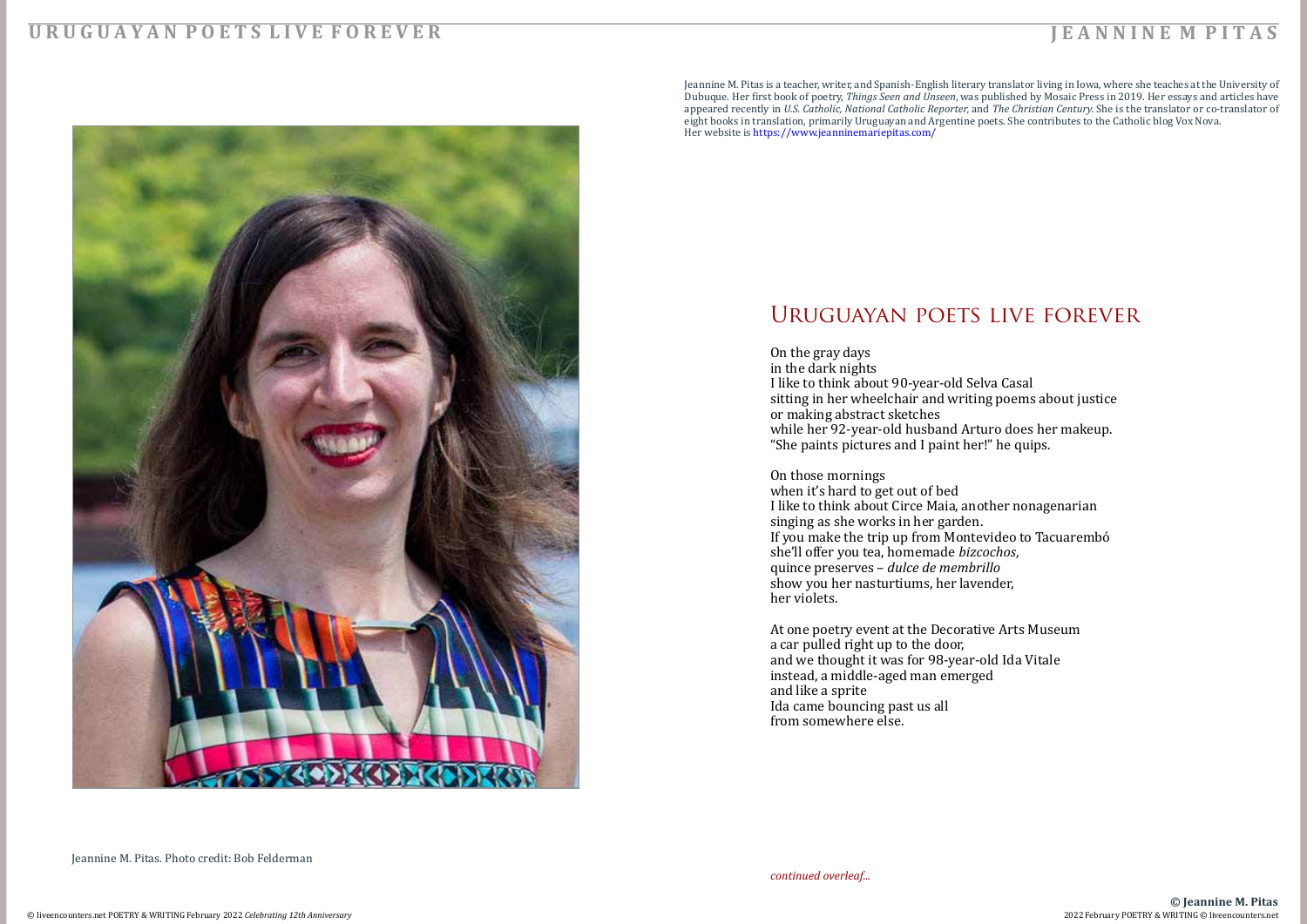Not for these women a death by binge drinking not for them a head stuck in the oven or a late-night wade into a lake, pockets filled with stones. Not for them any membership in the 27 Club shared by Janis, Jimi, and their own Delmira Agustini - "la nena," murdered by her husband in 1914.

Delmira, who sought to hold God's head in her hands who imagined Leda's Swan covered in blood who exhorted her sister souls - "Never look back!" They didn't.

Circe, Selva, and Ida insists on living as they cook, paint, drink tea defend convicts, denounce dictators, go into exile lose children, lose loves, but keep their lives for as long as they can.

## OUTSIDE THE CHAPEL

#### *Loyola University Chicago*

I walk beside a lake so big one might think it's the sea but no it's only a lake

I stand outside the chapel and wish to go in and light a candle beside Our Lady of Guadalupe or her Polish doppelganger, Our Lady of Częstochowa

and imagine that flames burn their way into a parallel universe where nineteen-year-old-you sat in that same chapel, reading Kierkegaard, Merton, Dorothy Day never got buried by the weight of your own mind

you grew up to be an actor or musician who met me, fell in love, and started a homeless shelter while playing Beatles songs at wineries and visiting a different country each summer

#### **U R U G U A Y A N P O E T S L I V E F O R E V E R**

#### URUGUAYAN POETS LIVE FOREVER *contd...*

#### **J E A N N I N E M P I T A S**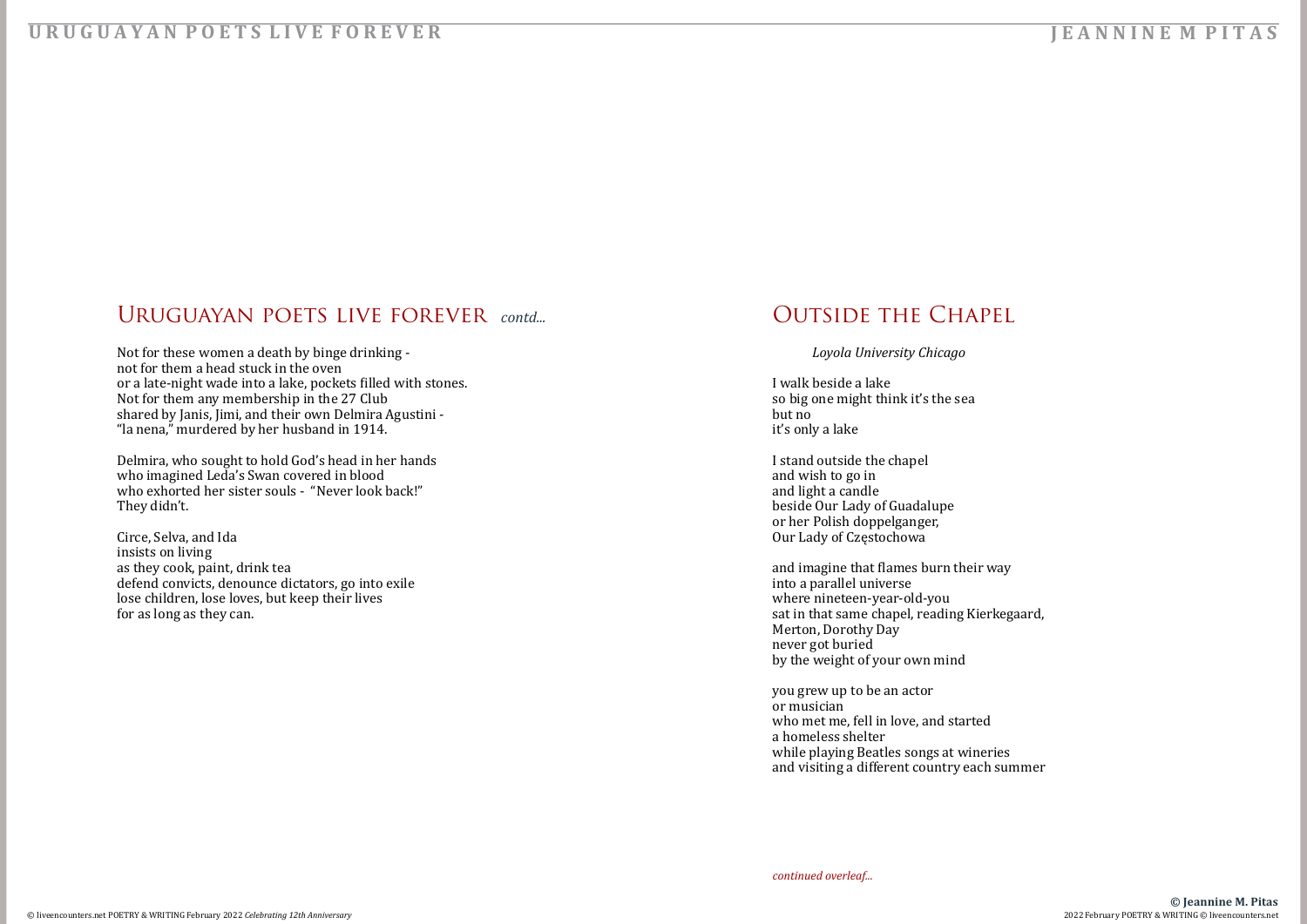#### OUTSIDE THE CHAPEL *contd...*

but in this universe you're not talking to me and I go to meetings where I read lists of clichés:

*let go and let God easy does it focus on yourself, not the addict you didn't cause it can't control it can't cure it*

it would make a better story if I could go and light that candle but there's a wedding taking place go figure

I can love you as much as I want, but I can't set myself on a pedestal as the madonna who will heal you I can pray for you wherever I want but I can't light the candle whose flame comes from another place

I'm left with a chapel I can't get into a lake that looks like the sea but isn't

a fantasy left behind like a discarded church bulletin

a candle I didn't manage to light and this poem

## To the Polar Vortex

#### *January 2019*

I know your coldness covers ceaseless movement – beneath your drifts of restless snow, inside your ice globes that turn berries into belated Christmas ornaments.

Ground me, please, in giving.

I break off a twig of last year's mistakes and place it in my pocket.

Please take me to a snow-covered wood, then teach me to glide on a frozen lake the way I never could as a kid without falling.

Last year I fell six times on ice and concrete, skinned my knees bright red. Please give me the wisdom those scars failed to bring.

Or if that's too much, share the turquoise mittens Ben made me, crocheting for three full days two Christmases ago. I lost them on the subway. Let them be found by the one who needs them most.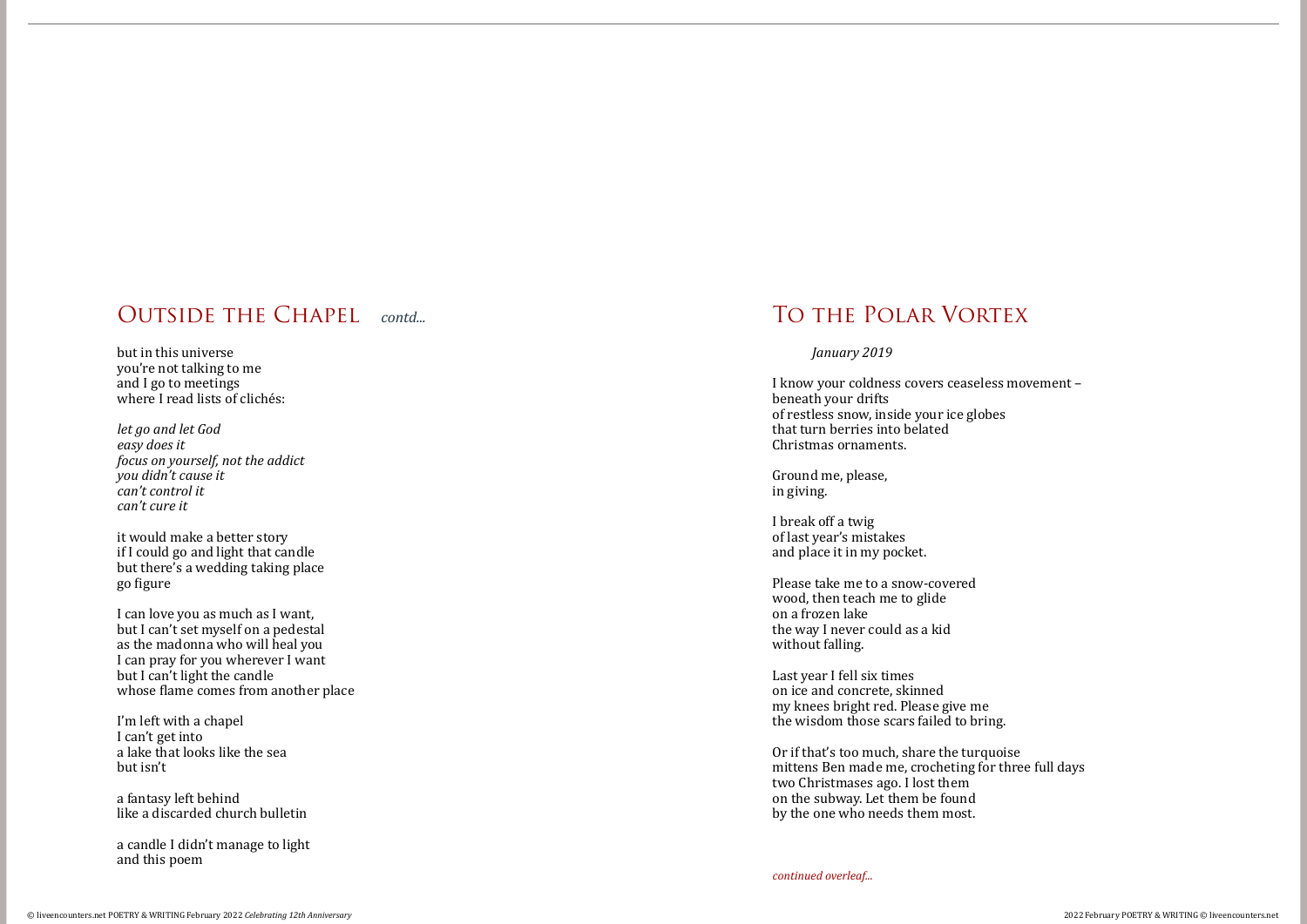By your giving, may some grace return six months from now, pouring water on summer's dryness. Let me distribute your gifts and your stories

of a cold light that can't be extinguished of mercy that thaws and abounds in melting snow.

#### **U R U G U A Y A N P O E T S L I V E F O R E V E R**

## TO THE POLAR VORTEX *contd...*

## Madonna of the Two Scars

#### *Our Lady of Częstochowa*

The legend says Saint Luke painted your icon: *Czarna Madonna*, Black Madonna with the Child in your arms.

*Hodogetria*, she who points the way to the jeweled boy a slim hand indicates him, not you the source of our salvation.

It's said you reached *Jasna Góra* – Bright Mountain – because there the horses carrying you from one lord to another refused to go on. You chose Poland as your first home.

At so many altars I've knelt before you and more than your royal robe of *fleur-de-lis* more than your jewels, your dark hands, your baby it's your scars that command my gaze -

Two sharp slashes down your right cheek. They say it was a Hussite warrior bent on abducting you who made those two scrapes, started

on a third, then dropped dead. Two hundred years later, they say your wounded face held off a Swedish invasion and you were crowned Poland's true queen.

*continued overleaf...*

#### **J E A N N I N E M P I T A S**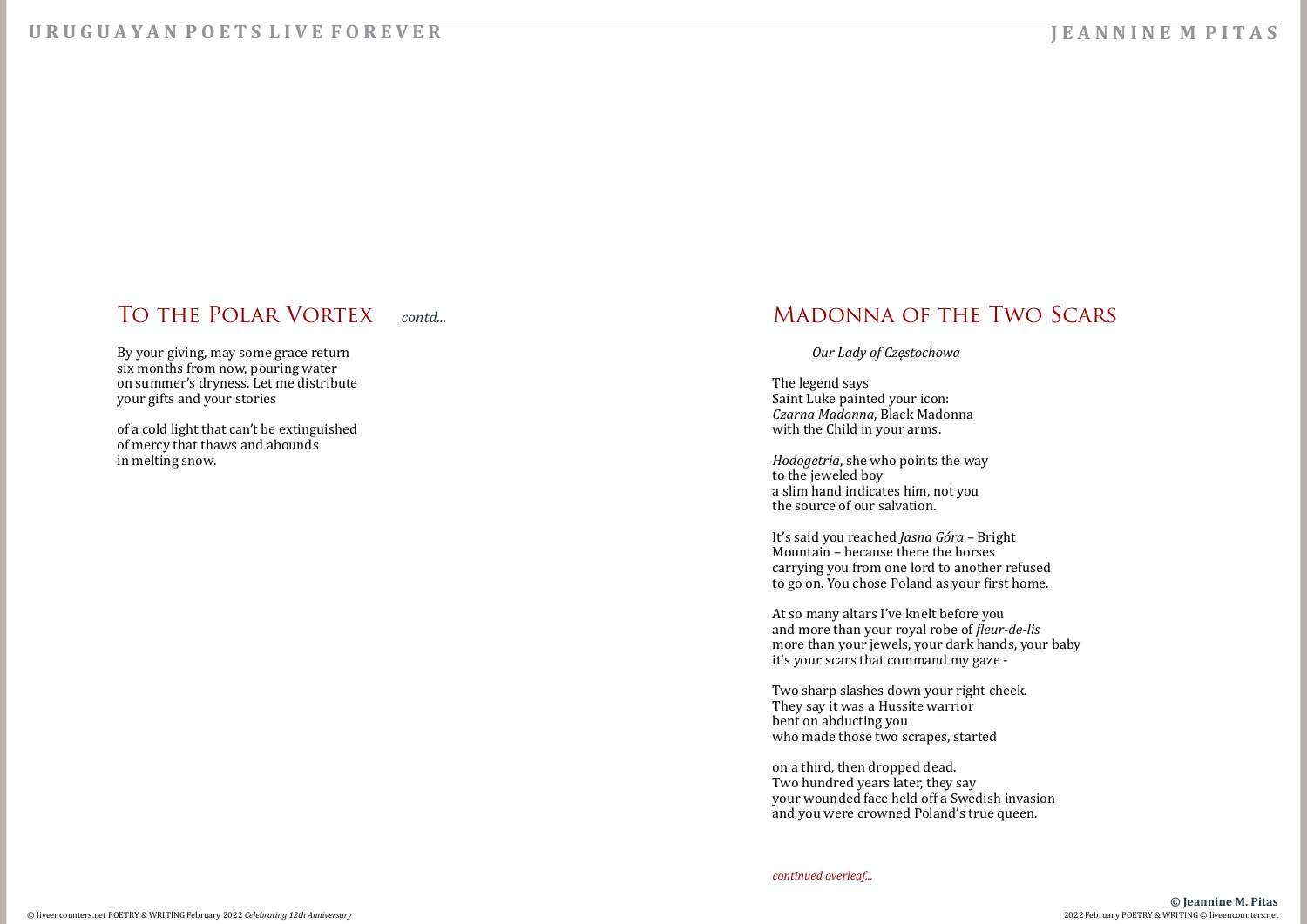At nine, in the church my great-uncle founded for your nation's immigrant children I sang to you and your re-formed country just three years free of Soviet rule.

I sang and watched the dampening eyes of Poland's first freely elected leader in fifty years as he, on his state visit to the US, also kneeled before your image.

You try to point to your Son. Insisting that he, not you, is the Way. But I can't tear my gaze from those two sharp slashes

no art restorer could remove. As a child I was told to gesture as you do, indicating others as the sign of salvation.

Lowering my head, I pointed all around me, but couldn't stop wishing for my own bronze halo.

 As my father insisted - "You have to be more humble," I still dreamed of roses placed at my feet.

As I staved off the Hussite, the Swede, I still wondered why after hundreds of years a woman must be damaged

to be seen.

#### **U R U G U A Y A N P O E T S L I V E F O R E V E R**

#### MADONNA OF THE TWO SCARS *contd...*

## A Gift from Hephaestus

#### *On Leaving Greece*

I watched Thasos shrink in the distance as the ferry moved farther away. Soon, it was another layer of lush hills blended with the landscape. I didn't want to sleep on the bus, didn't want to miss the chance to watch green holly bushes and olive groves recede. But still I dozed. Later, at a rest stop, heavy with the smell of powdered sugar, sweet *loukomi*. I wanted to carry that smell, along with the sharp, clear aroma of *ouzo*, the prickly green holly, pink mimosa flowers. But I couldn't keep them.

Now, the smell is of seaweed as I lie on a beach outside Thessaloniki. Mt. Olympus peers out at me from under rain. Does one of the deities notice me searching? Maybe Hephaestus, the carpenter and blacksmith god, maker of Achilles' shield, trapper of his adulterous wife in chains. I can almost see him, looking my way and scowling. He knows I'm going back to piles of unpaid bills, ungraded student essays, two lovers I still can't choose between, anxious parents who wonder why I've not called. To-do lists kept

for years with unrealized ambitions: write the novel, learn Arabic, read St. Teresa's *Interior Castle*, Hofstadter's *Godel*, *Escher, Bach*. Clouds caress the tip of Olympus. The waves wash my feet. Sea, hills, sky, various shades of blue. Maybe Hephaestus is calmer now. Maybe he's not making me a chain or a chair I won't rise from. He smells of petroleum and water. Could he be making me an airplane? Surely he knows how to do that now, build a vessel I can use to return to this place where I am no one's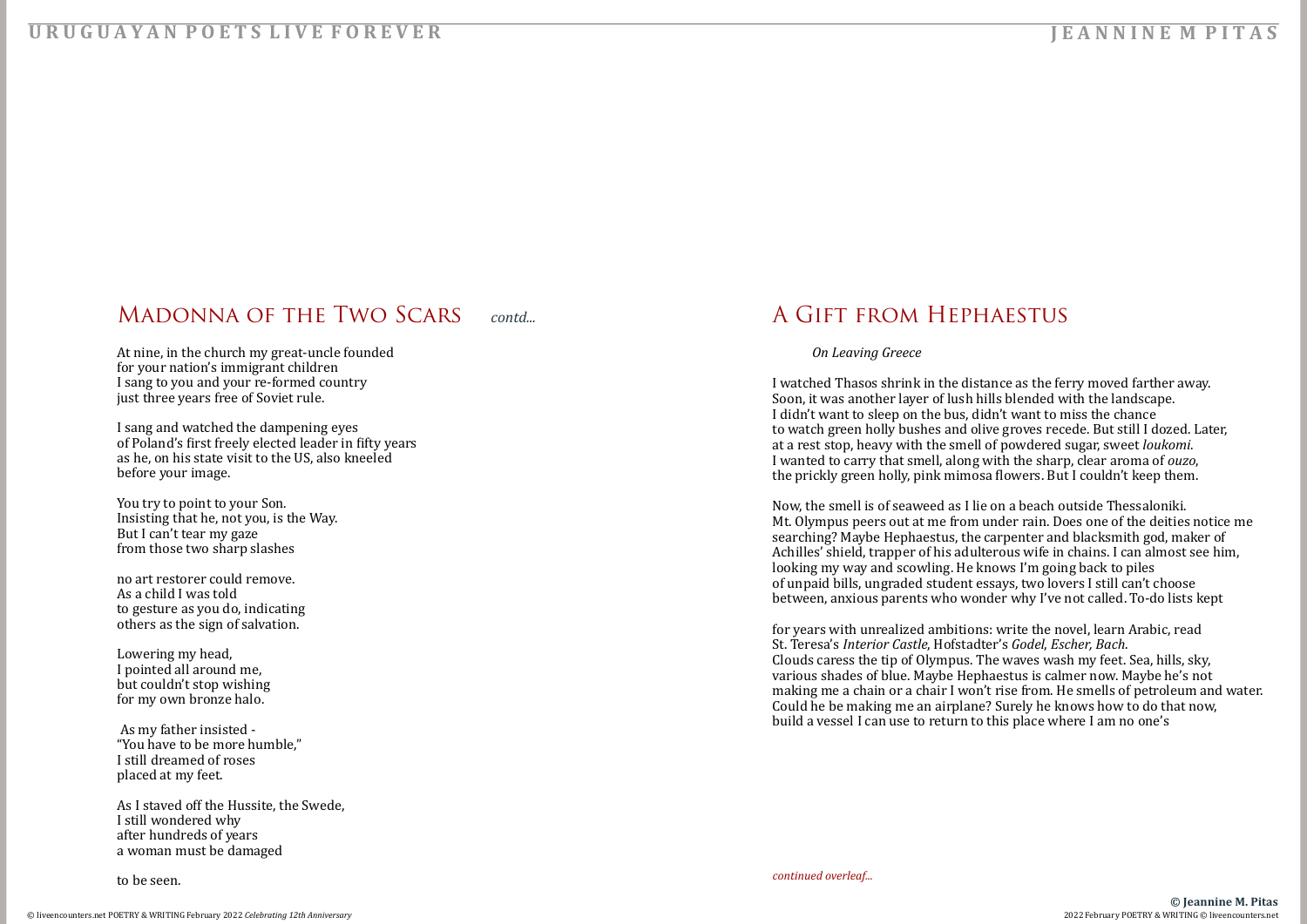### A Gift from Hephaestus *contd...*

daughter or teacher or beloved, where velvet sands embrace me, where my body can touch its salty primal home. But no. When he descends the mountain, stands on the beach before me, the gift he offers is small: a metal box with a stone from Olympus. "Add a stone from every beach you walk on, every mountain you climb. As you fill it the box will expand; there will always be enough room. Place in it the most shining amethysts, calcite, marble, quartz, maybe even a diamond someday. It will get heavier; the weight may make

your shoulders slump. But with each stone your strength will increase. In every room where you rest, take these gems and set them before you; I promise to make them gleam. There will be many beaches, many hills, many rooms. Some day, when the box's weight becomes too much, come back to Olympus and return it to me. Many fires will have ravished this landscape by then, but tough saplings will sprout in burnt wood's place; you will return to find these hills green. May the journey be long; may the day be far off. I wish you a lifetime of the most brilliant jewels."

#### **U R U G U A Y A N P O E T S L I V E F O R E V E R**

#### **J E A N N I N E M P I T A S**

Photograph by Mark Ulyseas.

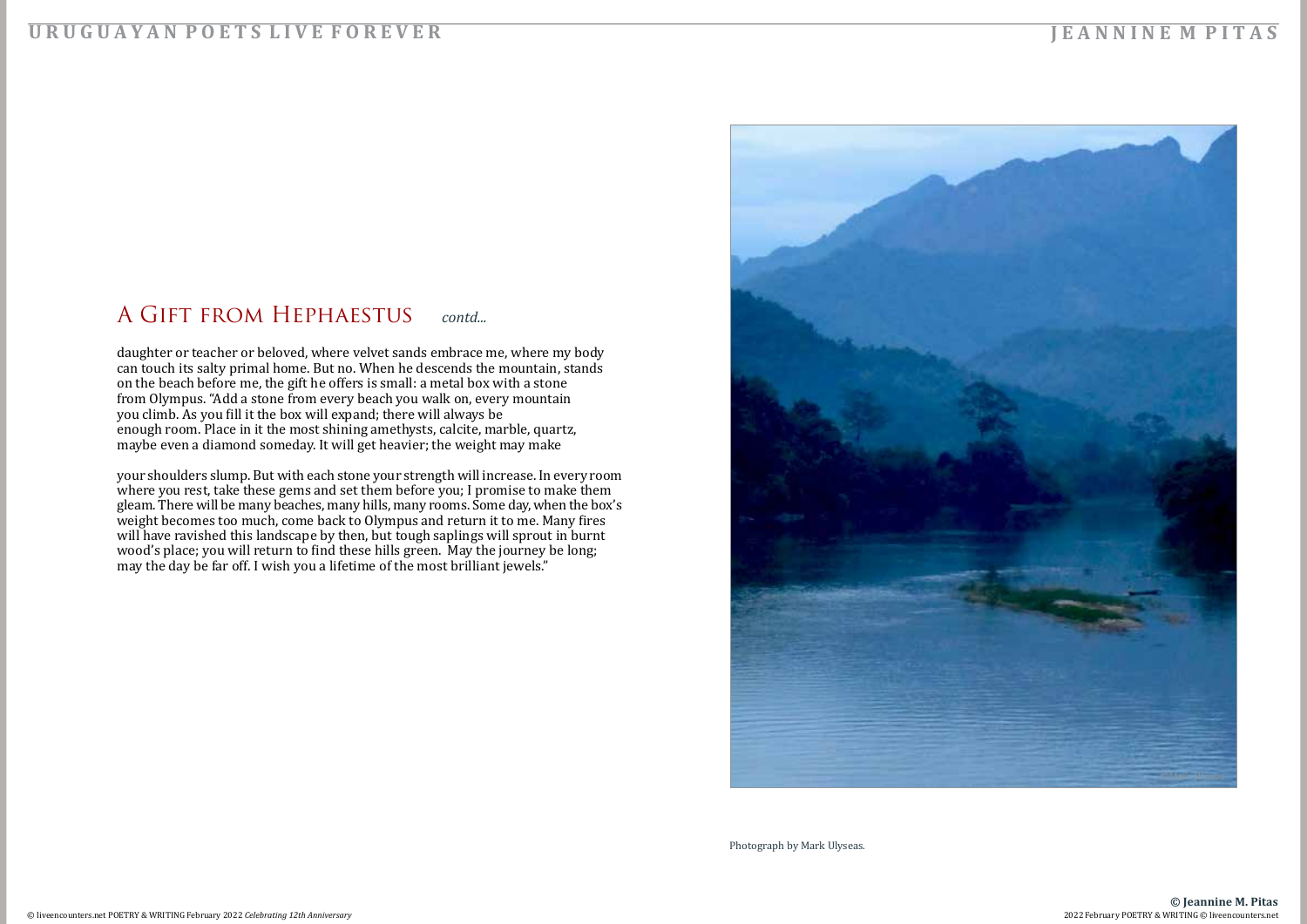#### <span id="page-14-0"></span>**A M E D I T A T I O N**



Fred Johnston

#### A meditation

#### Dogs barking in the hour after midnight, it could be someone trying to steal your car. Driven by this and other less conscious fears, you stare out into the tree-bluster and the cloud-shift and there it is, untouched, unmoving, your

car. Grey in the lost light.

But this is not the only fear that assails you, no. Others scratch and creep upwards, from the groin to the heart, etching out a timidity you wouldn't have believe you possessed. There are fears of dying, of terminal illness, of medical tests that prove disastrous; many things, even the loss of your lover, the loss of money, the house.

So many that they surge towards the overwhelming. In the kitchen, cigarettes and a mug of tea; leave the lights off, there's something protective about the dark. Yes, it creates dangerous shadows, but generally it's a bit like pulling a blanket over your head. You can hardly keep awake, but you can't sleep.

Will you have a heart attack? In this silence?

You are familiar with nights such as this, early hours such as these, their impromptu terrors. A valium would help, or maybe two, so that the effect of being gently immunized against the world would last over through the start of the following waking day. At the back of your mind, or perhaps at the back of your soul, the doubt about it all, years of writing and nothing to show for it, the utter uselessness of a poem.

The hours are indifferent and you spend too many of them like this.

#### **F R E D J O H N S T O N**

Born in Belfast in 1951, Fred Johnston has published nine collections of poetry, his most recent is 'Rogue States,' (Salmon Poetry 2019.) Co-founded the Irish Writers' Co-operative in the 'Seventies with Neil Jordan and Peter Sheridan and the annual CUIRT literature festival in Galway in 1986. In 2004, he was appointed writer-in-residence to the Princess Grace Irish Library at Monaco. He has written and published poetry in French and received a Prix de l'Ambassade in 2002. Two collections of short stories have been published, one in French, and three novels. Recent poetry has appeared in The Guardian, The Spectator, The New Statesman, The Irish Times, STAND, The Financial Times among other publications. He lives in Galway, Ireland.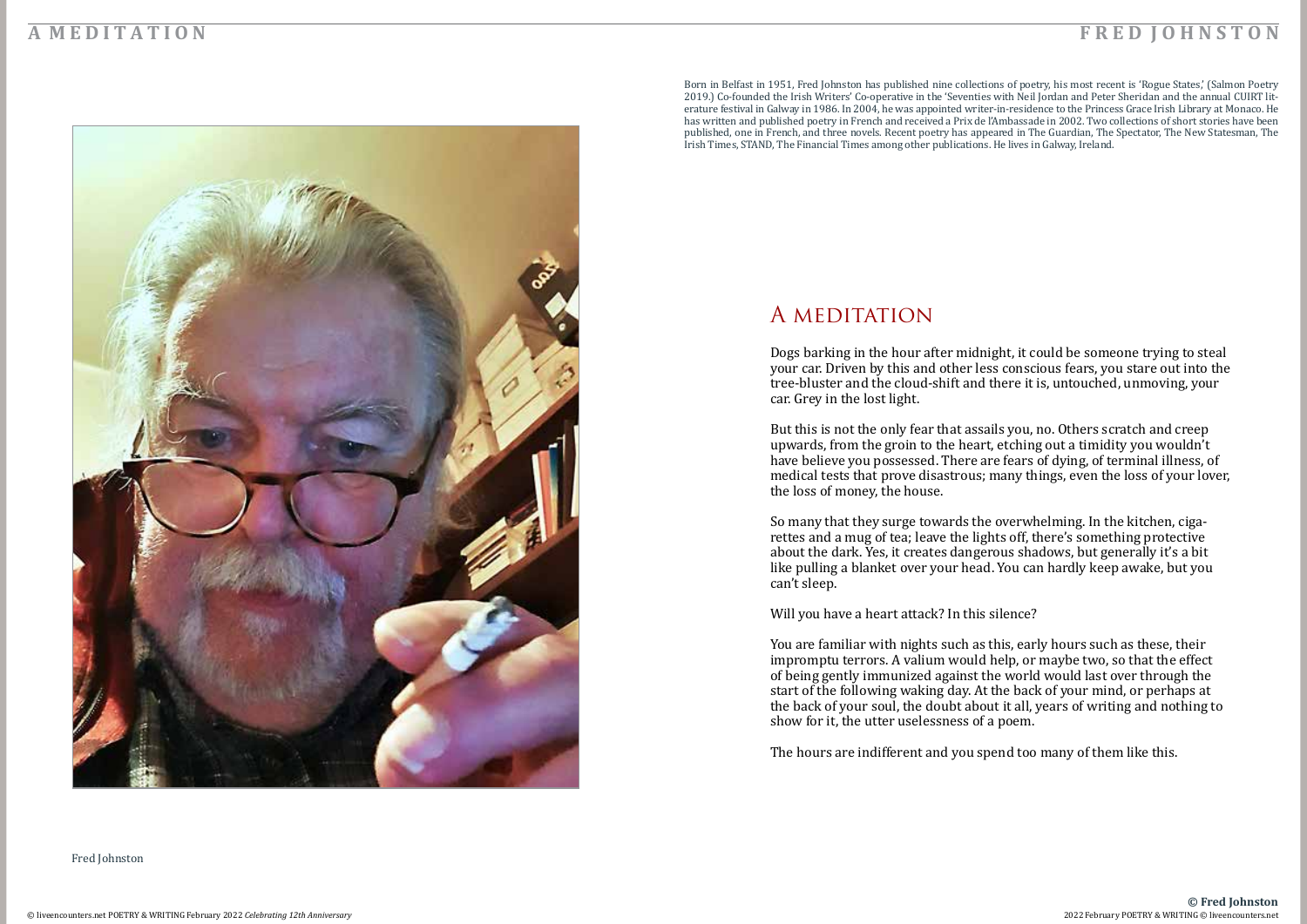#### WHEN AT SUDDEN WATER

#### **A M E D I T A T I O N F R E D J O H N S T O N**

*"This creed of the desert seemed inexpressible in words, and indeed in thought."*

- T.E. Lawrence

When at sudden water Two men got down from horses Ignored us, laid out prayer mats Rinsed hands and feet in The flesh-warm pool and prayed

We were stunned enough by the beauty and stillness Of their being present, the water, sand, the horses idle Two jezails snug in tasselled sheaths off the saddles The almost-whisper of the prayers, a breath, a breathing

And the Georgian basements Where in basement night we learned to sing.

When they were gone in some Impossible direction (a compass point in the heart) The stillness was mute, hot A void unfillable – We climb in to our outrageous gorgon vehicle and go.

## Imprint

I knew her leaning in soft rain On the railings of St Stephen's Green

On green weekend afternoons With Breton pipers busking in a row

Under the scratch of grey cloud Creasing the roof of the Hellfire Club –

A handful of history between The river and the shuttered offices

There we were in our elegance In our mood of art and politics, pinned

Between the music and State Overthrow, announcements of discussion

And the fear of sin. A condom In its wrap imprinted on a jeans' pocket

Never used, just as all our love Was nothing but an outline under sheets:

Or a girl in light, against the railings In the rain, untouched by wilding weather.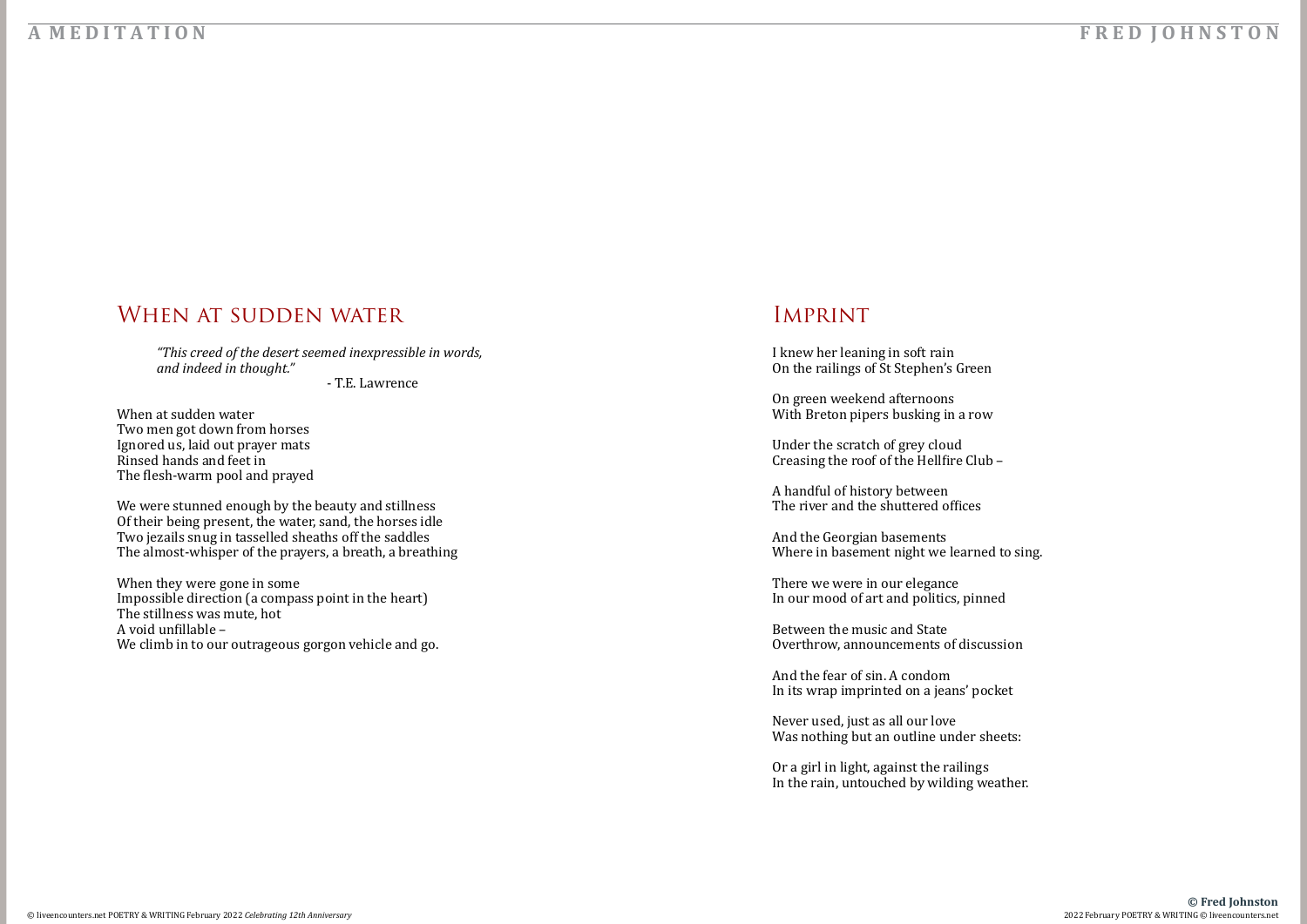#### **A M E D I T A T I O N F R E D J O H N S T O N**

#### First allegiance

*"I lived at home. Time passed. A grown man, I was soon a child again, with a child's need to be loved. I saw the world through a child's eyes and grew afraid of it."* - Martin Schlesser: *Poetry and Anger*

And when I had made my first allegiance to lies, poetry came -

rolling off my nib like promises off a whore's tongue

you mark the first leaf of the fall the brown, the gold

and pass into a winter of illusion – I sit at my mother's table, a man of forty

with my wife at my side, buttering schemes and stratagems

and we are like a scene from Chekov or, more aptly, Ibsen; perhaps

a couple of frames from a Bergman film: poetry is what we maim with,

it is all we have in the cold kitchen, while the leaves, brown, gold, descend

beyond the window and rest on the doorstep like footprints.

# **CAIRO**

The sort of thing that fascinates a child Is, for example, my uncle Walter's sola topee (Solar, mangled the impatient Brits) Which dulled the Egyptian sun on his head But did little for his toes, which froze by night.

It floated around my child's head, yet It's batteredness made me a Tommy in full kit.

Where, then, Egypt? Where Cairo? A child does not know. The topee Did not convey that sort of knowledge. It saved him for a featureless housing-estate In Birmingham - a desert by other means.

My uncle limped for want of his toes You could spot him in the pub by the lopside Rhythm, track him through the crowd By the trickle of sand trailing out of his Trouser leg. Drunk enough, he'd head for Cairo.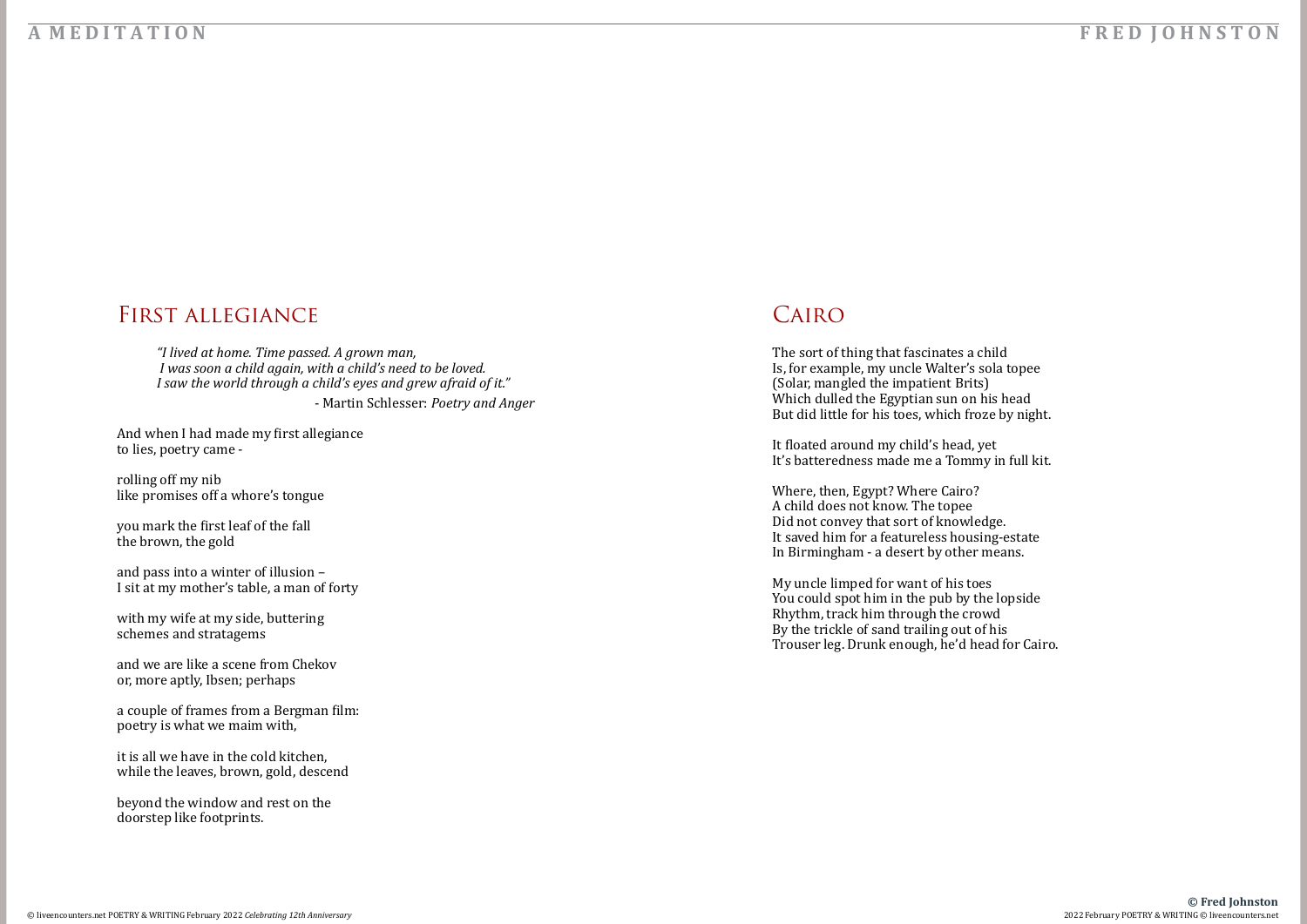#### <span id="page-17-0"></span>**M O V E M E N T S I N L A N D S C A P E**



Gaynor Kane

## Movements in Landscape

Rural landscape frozen hard, crackled blue and white glazed delftware scene, rutted tracks now iced streams. Paperwhite fields, fleece hedgerows, pearl pathways, crystal droplets, hoarfrost on windows like albino peacock tail-feathers.

Crows in branches, calling notes, quavers and crotchets that create song with movement, beaks to the bark. Bare trees lining the track limbs within limbs until the vanishing point like starving matryoshkas.

A solitary red doll-shape wrapped tight, a boy approaching, wearily, shoulders hunched cradling the bundle. He carefully unwraps it, places a burnished black violin under his chin, taller now, grinning, rejuvenated as low winter sun reflects on polished spruce;

cut on the quarter, from a tree grown at high altitudes after the dormant months, timber branded with forest tiger stripes. Poitr reads the music of the landscape; the five barred gates, staves with ornated hinges like music clefts.

As the boy moves the bow back and forth (made from two hundred straight hairs off a loyal Mongolian horse) he magics an incantation; an oratorio. Soprano strings carrying cherub's melodies, on a capricious wind.

#### **G A Y N O R K A N E**

Gaynor Kane is from Belfast, Northern Ireland. She came to writing late, after finishing a degree with a creative writing module. Her full collection, '*Venus in Pink Marble*' was released on her 50th birthday in 2020, published by the Hedgehog Poetry Press. She has three other publications, from the same press: a micro collection, '*Circling the Sun*' (2018), about the early aviatrixes; a chapbook, '*Memory Forest*' (2019), about burial rituals and last wishes; and a co-authored chapbook of pandemic poetry '*Penned In*' along with Karen Mooney (2020). Her forthcoming chapbook of love poems '*Eight Types of Love*' is due to be published in Summer 2022. Her poems have earned places in several competitions. She has been guest editor of the Bangor Literary journal and has also performed at several festivals, including the Belfast Book Festival, Stendhal Music and Arts Festival and Cheltenham Poetry Festival.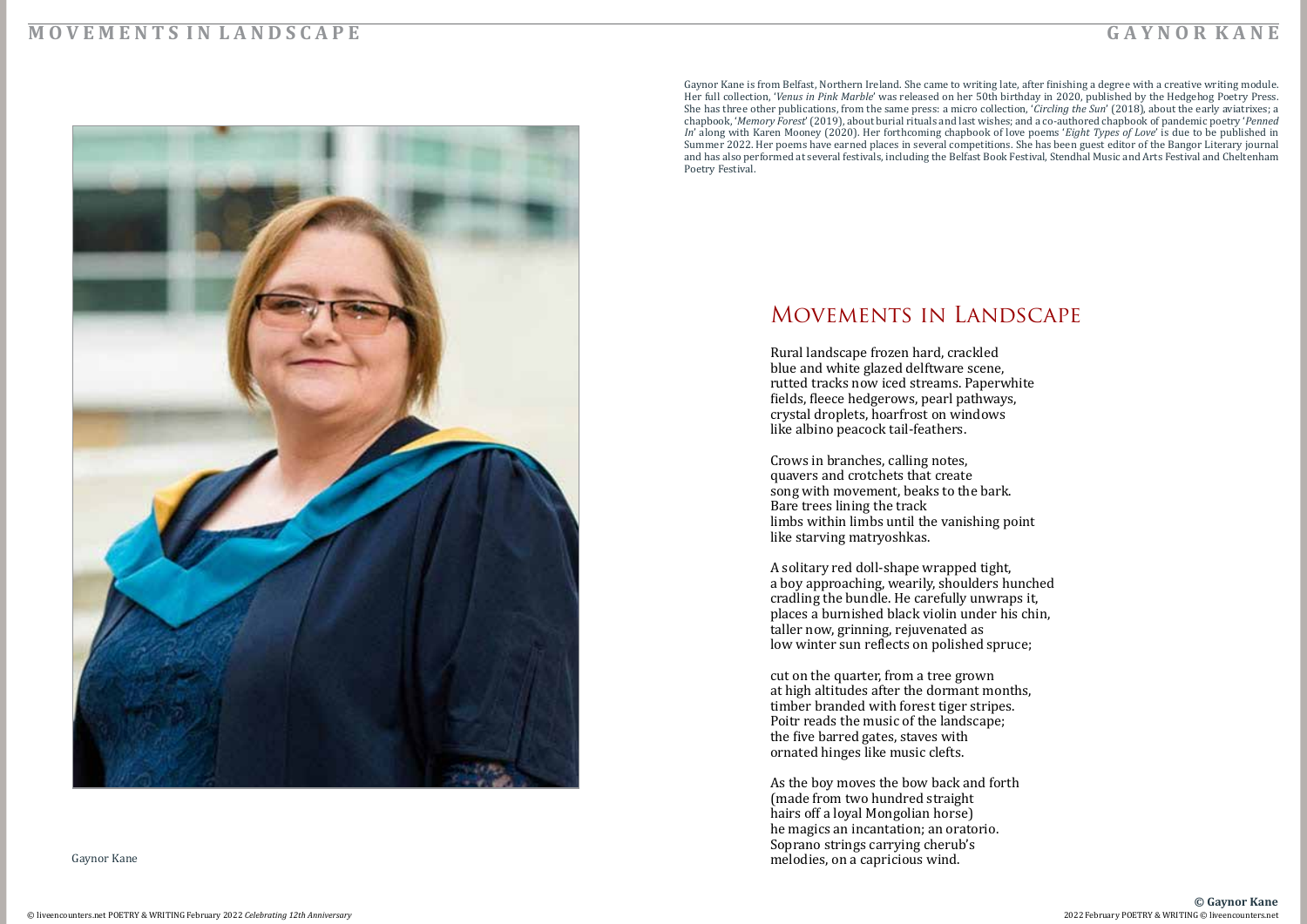## Singing to the Cows

Once upon a time there was a girl called Ronja. Meaning *God's joyful song.* 

She was a herder and her cows loved her because she sang to them. In the morning, she called them together with an aubade. The herd followed her into the parlour where she sang each a milking melody. The milk was pure and as sweet as honey from the bees on the wild-flower meadow. In the evening, she would hum a lullaby as the sun set behind the hills and the embroidered blanket of sky covered them in darkness.

They would sleep thinking of Ronja while ruminating on yesterday's cud, occasionally some mellow moos would escape as they sang her songs in their dreams.

But Ronja got winter weary and for a week she didn't have the energy for music. They were running out of milk and butter and she had forgotten the words of the churning song. The heifers had round bellies the size of the sun, their brown eyes like stagnant wells, ears twitching as they longed for her to release a birthing song.

Her grandfather sat her down. *Ronja,* he said, *you must return to the music, please find it in you to try. It doesn't matter if the notes aren't perfect.*

*Grandfather, I haven't the heart, the winter was so long and dark. I will wait for spring.*

*But, my child,* he soothed *Spring doesn't happen because the sun rises in the sky, it happens because the earth is sung to.*

N.B. The phrase in bold italics was found in an article 'Farmer Explains Why You Should Sing to Cows', written by Justin Isherwood, at *Wisconsin Life*, published on 16.12.2015 https://wisconsinlife.org/story/farmer-explains-why-you-should-sing-to-cows/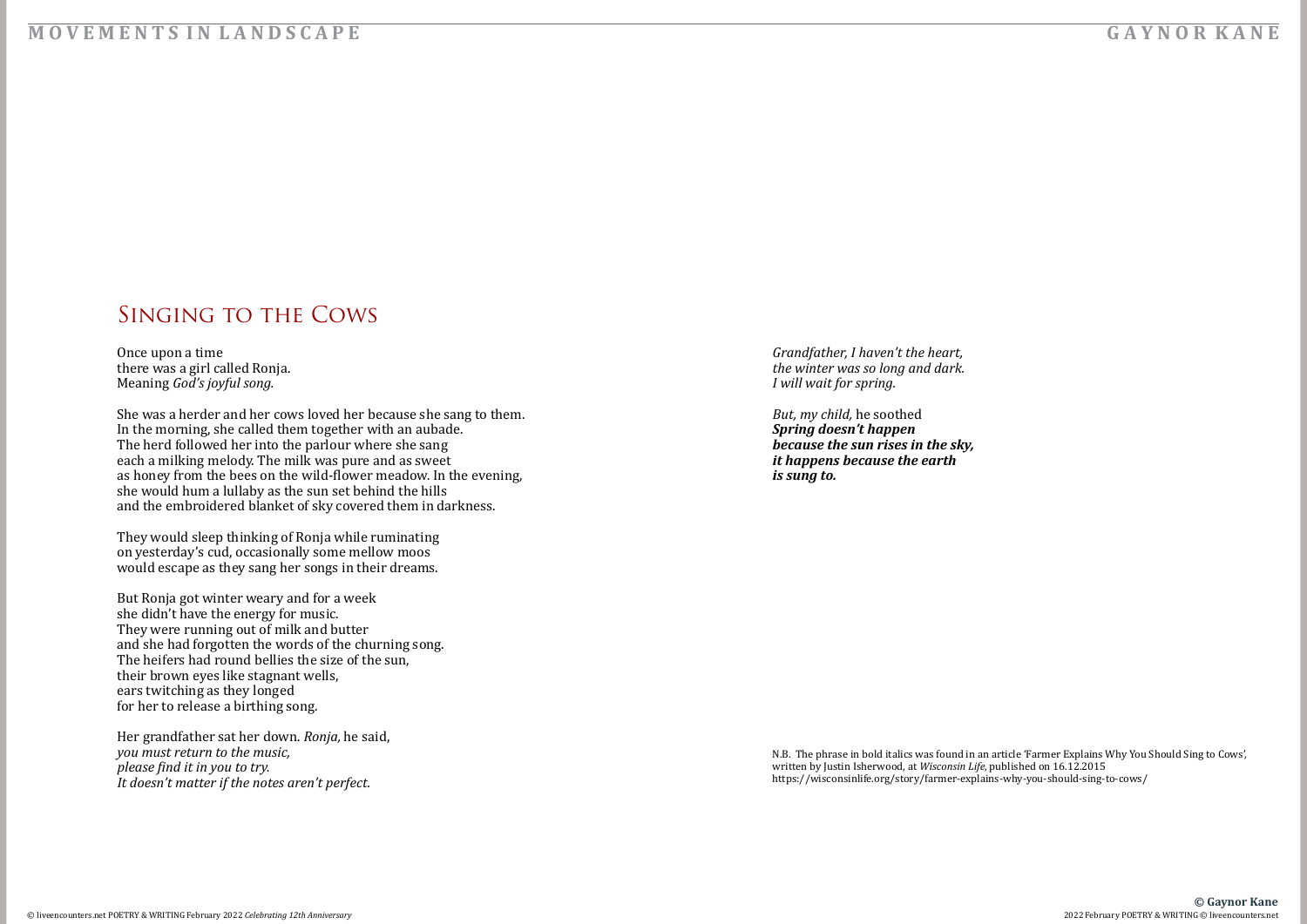#### **M O V E M E N T S I N L A N D S C A P E G A Y N O R K A N E**

## **GRIEF**

Sometimes sorrow is like a middle-of-the-night sleepwalk down an unlit corridor, every door is open; all the rooms are lit by a blinking fluorescent tube and contain the opposite of what you are searching for. Holding your breath, hands tighten around your neck.

Other times, it's a lorryload of workmen disturbing your peace on a Saturday afternoon. Hammer-jacking tarmac from the patch of road marked with the yellow spray-painted square. A breath-taking keening from a gulp of magpies as they fly away like newspaper headlines.

Or you are a swimmer, flailing arms and legs, out of depth in an October sea, trying to catch memories. Question mark waves making you gasp for breath? Exclamation marks of hail stabbing skin! A storm whips up a wailing horizon. You drown.

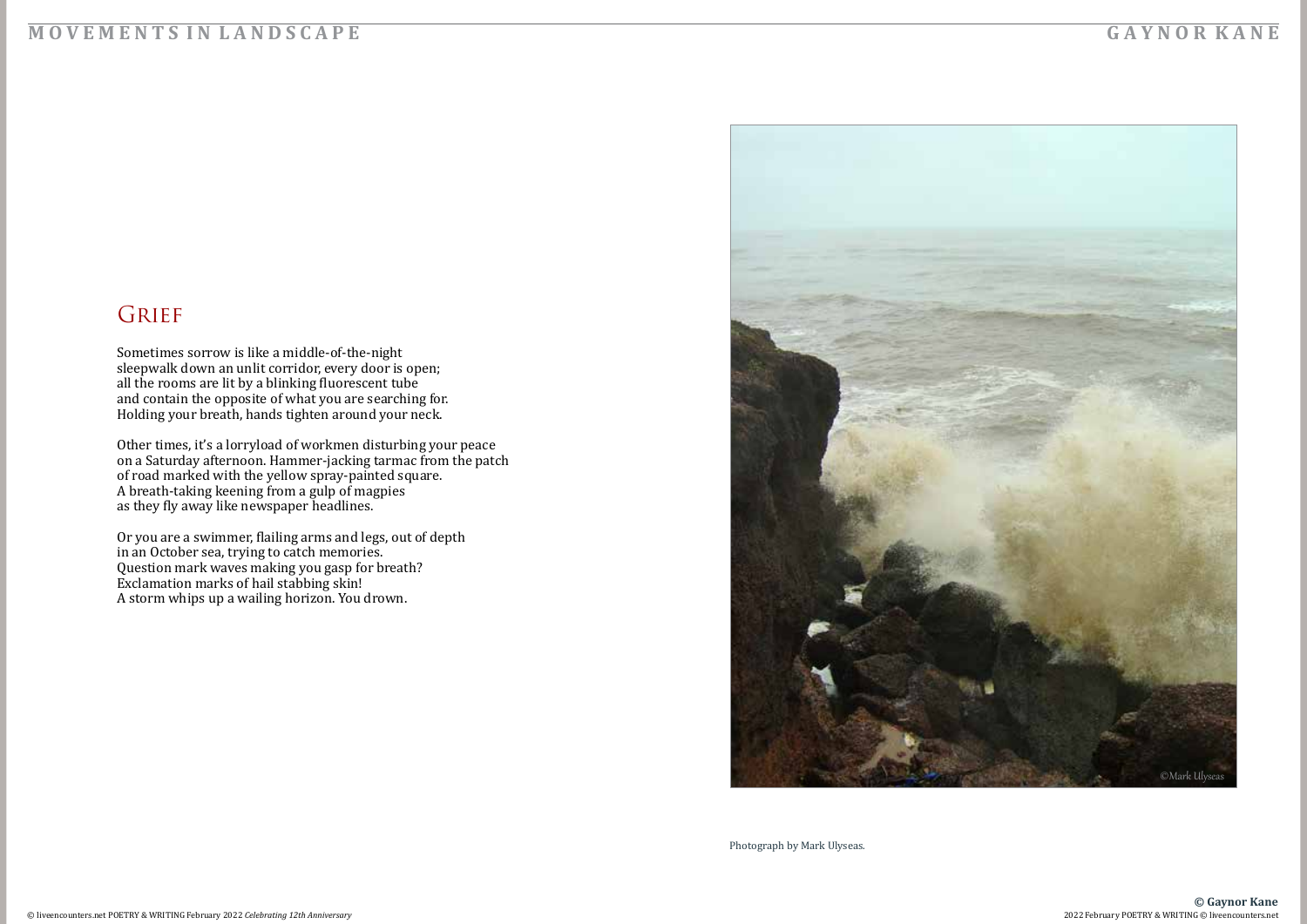#### <span id="page-20-0"></span>**I F I ' M L U C K Y**



Like early humans Sharpened flints in their hands, carved the meaning of their lives in runes, icons and images on walls or rock, some in caves in the dark, inspired by fear, hunger and cold, I draw at night my fears into a dream And walk on ridges close to the abyss, Wondering how to escape. Waiting for the train to take me home. If I'm lucky I fly and meet the migrating barnacle geese On their way south.

Dr Greta Sykes

Poet, writer and artist Greta Sykes has published her work in many anthologies. She is a member of London Voices Poetry Group and also produces art work for them. Her new volume of poetry called 'The Shipping News and Other Poems' came out in August 2016. The German translation of her book 'Under charred skies' has now been published in Germany under the title 'Unter verbranntem Himmel' by Eulenspiegel Verlag. She is the chair of the Socialist History Society and has organised joint poetry events for them at the Poetry Café. She is a trained child psychologist and has taught at the Institute of Education, London University, where she is now an associate researcher. Her particular focus is now on women's emancipation and antiquity. https://www.gretasykes.com/

# IF I'M LUCKY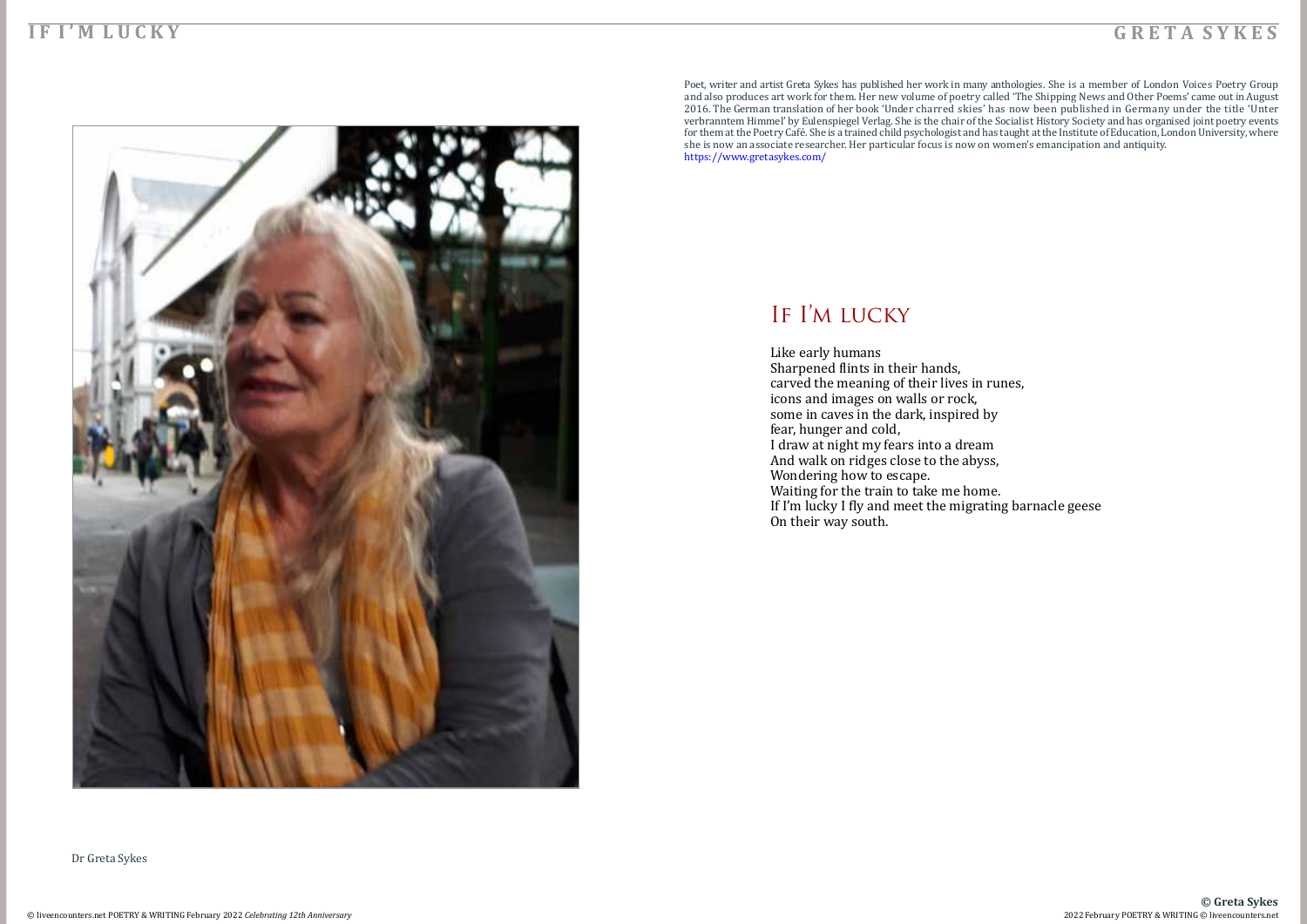#### Bronze gold lampions

Bronze gold lampions tremble In this light morning wind. I watch the sickle of the moon Falling into the ribbon of white cloud And stars. I stand, a stone sculpture, transfixed At the window, Watching the shadows of leaves As if alive, shift and dance on the Glistening street below. A woman has found peace and calm At last. They speak to me loudly Without sound. They speak of love and the living. I merge into their will to live and persist. It is night and cold and I return to bed To continue the dream of the gold Bronze lanterns.

## The Gingko Biloba

In the street the slender Gingko Biloba tree reaches to the sky. A yellow torch in the night. It spills Its gold in heart-shaped leaves On the pavement under the watchful eyes Of the moon. The fox furtively hurries Through the silent street. I take out my velvet purse and Put golden heart-shaped leaves and the moon inside it to look at in my dream sleep.

#### **I F I ' M L U C K Y**

 **© Greta Sykes**

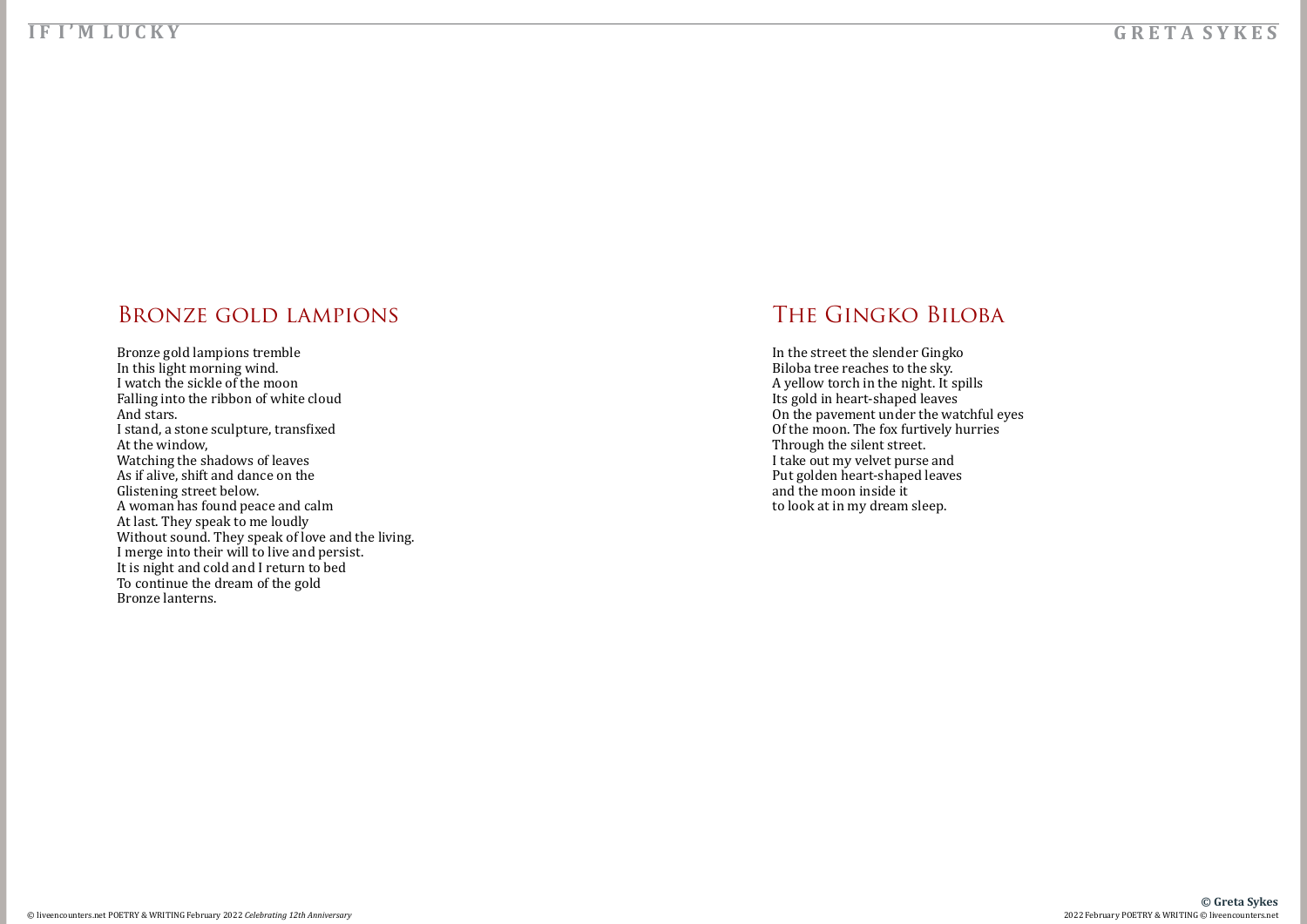It was time to wait for her. The cut grass smell filled the air With freshness and expectancy. A blackbird's tune trailed from a roof, And my heart calmed into trance. The branches of the cedar Lifted as if starting to dance Calendulas glowed, A church bell struck ten. There was stillness. The clouds had torn open To reveal the distant blue. I looked straight west. He came with a bunch of vermillion roses, Dressed in azure. The evening embraced me With velvet arms.

#### Vermillion roses

## Reading Dr. Zhivago

The Reds and the Whites In the Siberian forest. Woolly snowflakes Crystal snowflakes, pure And like glass. Hearsay and naysayers, Rumours, whispers and potatoes Buried deep underground. But the Reds were victorious. Since then, the bitter Medicine of the Bolshevik Victory Has to be swallowed Every day.

#### **I F I ' M L U C K Y**

 **© Greta Sykes**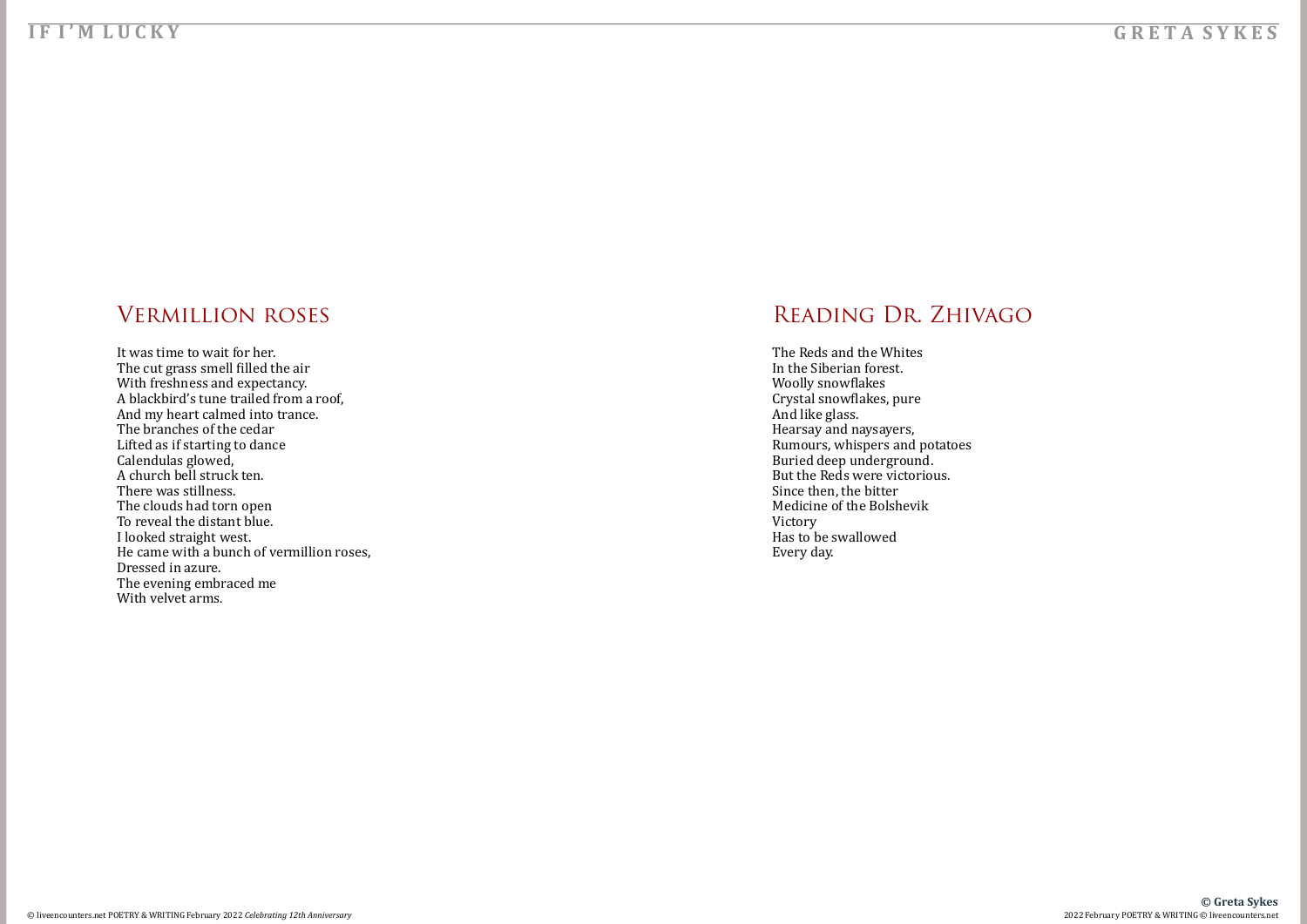#### My first breath

When I screamed my first breath In the war charred hospital When mother and I choked On fire and smoke I felt yearning for love. On my first school days I waited eagerly To be instructed in love. I fell in love with the alphabet. My tender feelings for classmates Were roughed in storms of Jealousy. I was longing for comradeship. At night I read books About the magic of love. How Dante loved Beatrice. How Isolde loved Tristan. By day I searched for the Science of love. pheromones and oxytocin. During drunken nights I harvested kisses In a field of strawberries.

I grew love hands to hold you with And love legs to climb on you, My eyes misty with love, My voice cooing Like a dove. At times my lips were dry from Yearning, but did not give up. The more I loved the more Love turned up. I found it in the bus driver's smile Recognising me. I found it in the star shaped maple leaves That fell like gold from the sky. I found it in the woman holding her baby Who smiled at me walking by And in the small green shoots growing out of The seeds I planted. As long as I breathe I shall breathe love.

#### **I F I ' M L U C K Y**

# **© Greta Sykes**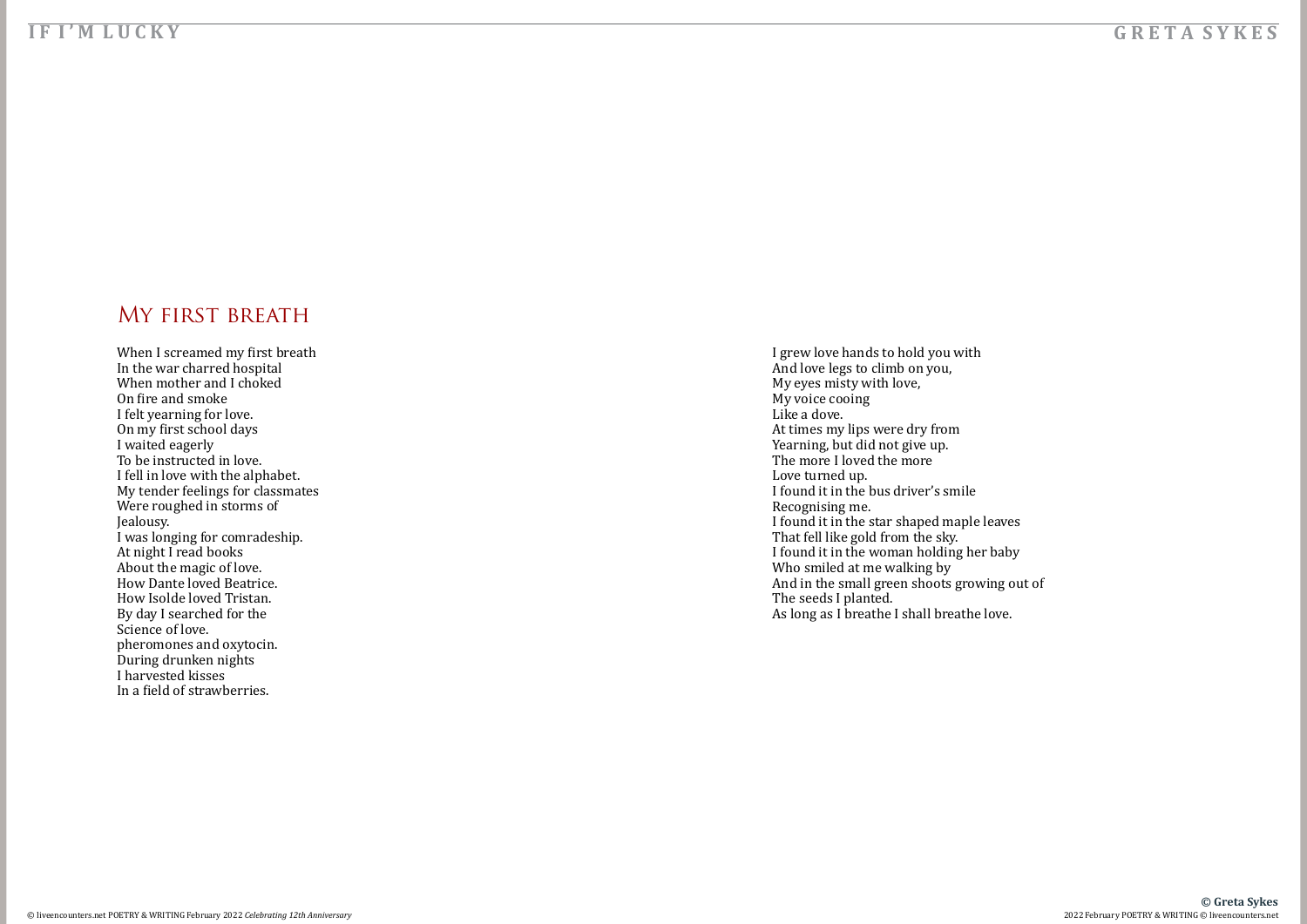#### <span id="page-24-0"></span>**T H E A T R E O F W A R**



Joe Dolce

#### *Let's grow manioc plant all over the bomb craters and make them green. -* Pham Sang

The one-liners of Bob Hope, and cleavage of Jill St John, break up the tiers of G.I.s who rise to standing ovation months of fear and homesickness, relieved temporarily, by moments under bright generator lights.

Directly below *Củ Chi* camp ground, in the hollowed out tunnel cavern, a small cadre of North Vietnamese guerillas are entertained by the five minute sketches, of playwright *Pham Sang*, no room for standing, single wick oil lamps doused at each interval, sing-a-longs discouraged to conserve oxygen.

The Hope entourage of leggy Gold Digger showgirls, Les Brown and His Band of Renown, airlift out next morning in a specially fitted B-52.

On far outskirts of the camp perimeter, in open air, the *Pham Sang* troupe continue a series of concerts, now on wood-planked stages, in the natural amphitheater pits, of thirty-foot B-52 bomb craters. Far from American ears, the singing is loud, heartfelt love songs, politically-tinged: *I love you I miss you and wait for you, liberation fighter, let us fight the enemy together.*

Composer and poet. Born in the USA. Australian citizen. Highly Commended 2020 ACU Poetry Prize. Short List 2020 & 2014 Newcastle Poetry Prize. Shortlist 2019, 2018, 2017 & 2014 University of Canberra Vice-Chancellor's Poetry Prize. Winner of 2017 University of Canberra Health Poetry Prize. Selected for Best Australian Poems 2015 & 2014.

## THEATRE OF WAR

#### **J O E D O L C E**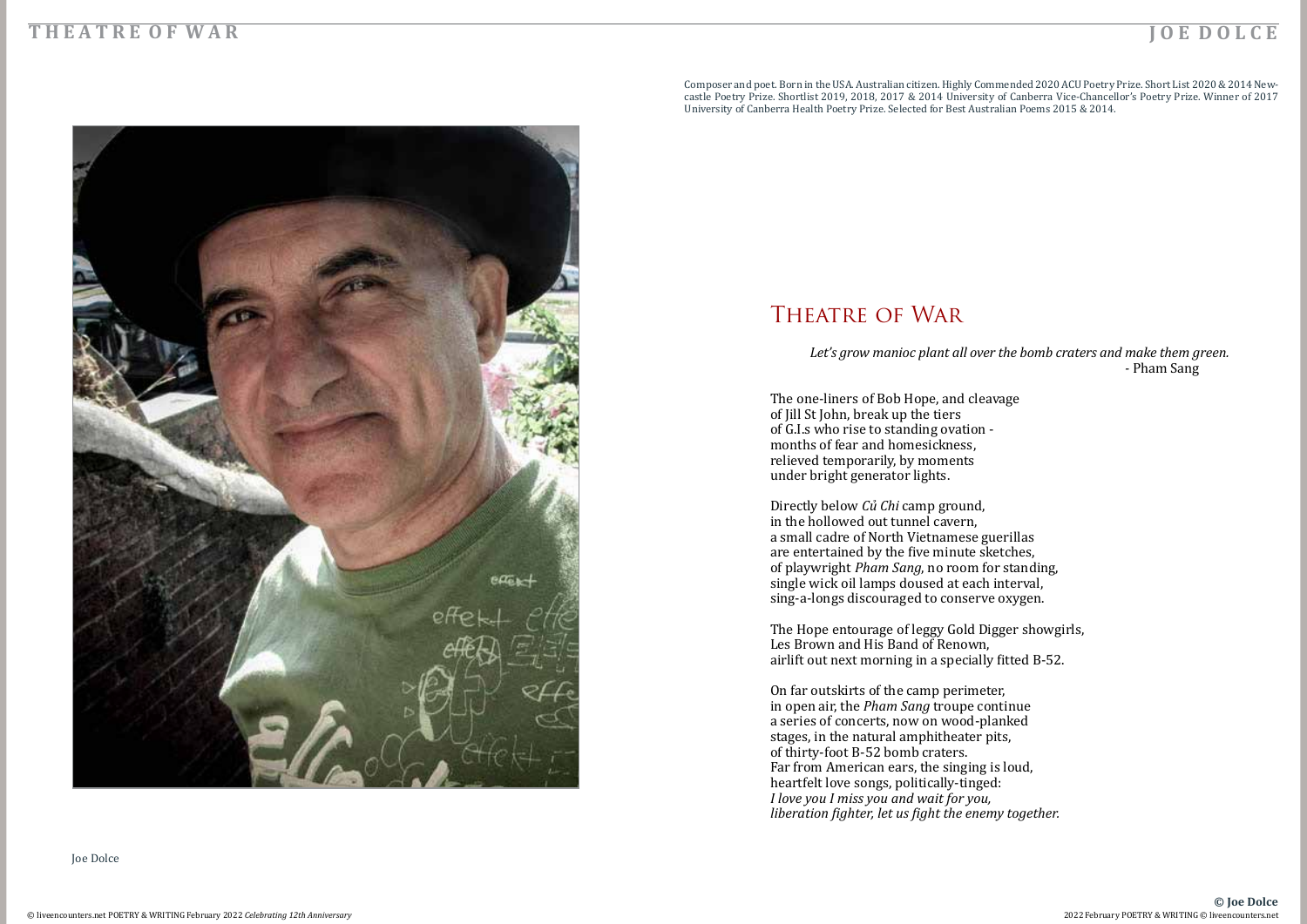#### **T H E A T R E O F W A R**

### Green Idyll

Poet, reader, acolyte of Amor, look down now upon this human clamor, the eternal clash, of nature and man, of body and soul, of blood and the land.

Loud voices here echo loud voices past, again raised in anger, passion, and cast in frenzied fury, of religious-speak. The green-eyed falcon, tethered to the sleek

and shadowy hand, of privilege and might, commanding the field, with keen focused sight, once loosed, aloft, murders all in the wood, hunger sated, then returns to the hood.

Then how to go forward, how to reflect on that entrusted to us, to protect heirs, our future, with measured sanity, without slip, or tilt, into vanity,

or chaos, where other noble souls fell, corrupted, poisoned (no doubt, meaning well,) by compromise, Aphrodisian hour the twin inheritances of power.

Witness the Volk, the Aztec Calpulli, Khmer Collective, Russian Kolkhozy. In search of simple, natural talents for ourselves, the earth, in pleasing balance.

How shall we proceed otherwise from those who came before us and what they proposed? What wiser principles will guide us, when government pulpits are ours to command?

#### **J O E D O L C E**

We look to the sun, and the wind, to heal us, from coal and oil, a lofty ideal, but how is that vision to be enforced, appointed, by Law, to shepherd the course,

when entrusted with the same pointing guns, once held by those that have been overcome? And how will transgressors, of new Green Laws, be punished when they deviate from Cause –

by solar-powered prisons, corrections, biodynamic lethal injections? We imagine a dazzling green splendor but let us recall darker green rendered,

by those who once dreamt quite similar dreams to us; also green nightmares, and the schemes, the cruel, inhuman, frightening mistakes, long shadows, from which we're barely awake.

Let us proceed, poet, reader, at last, looking down, as we must, surveying vast hourglass sand, and those promises past, never forgetting that we were not cast

as first to look through the Emerald Glass, and, God-willing, we will not be the last.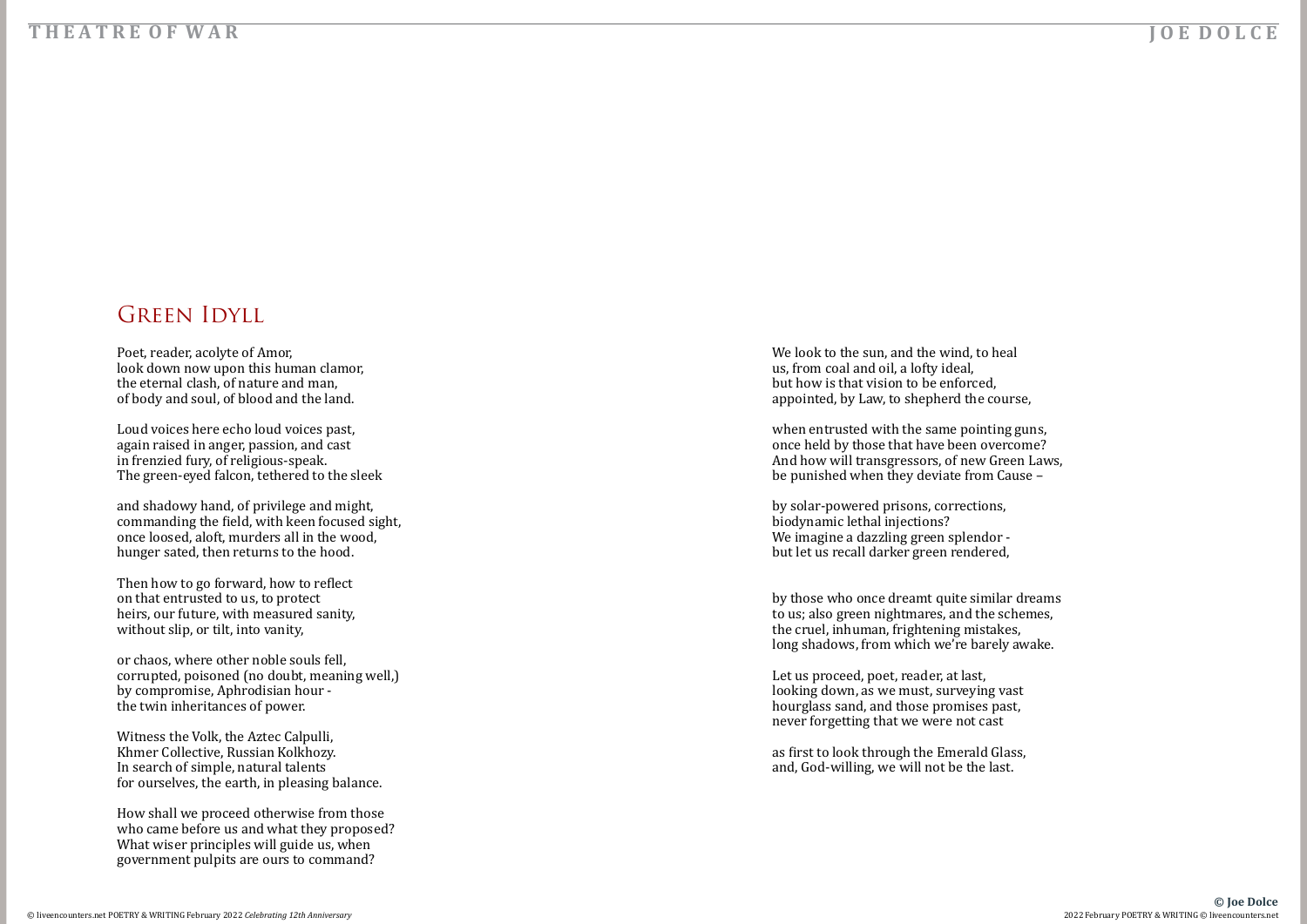#### **T H E A T R E O F W A R**

## And Ever Shall Be

The fireworks cosmos is spinning, will Mars be sanctuary our souls to mend?

> *As it was in the beginning, is now and ever shall be, world without end.*

The virus appears winning - (does life depend on the bee?) can we defend?

> *As it was in the beginning, is now and ever shall be, world without end.*

Is AI praying or sinning, who, or what, will hear our plea our next Godsend?

> *As it was in the beginning, is now and ever shall be, world without end.*

If breathable air is thinning, (did we evolve from the sea?) can humans bend?

#### **J O E D O L C E**

*As it was in the beginning, is now and ever shall be, world without end.*

Some claim the fabric's unpinning the dinosaur- or the flea. Then how? Or when?

> *As it was in the beginning, is now and ever shall be, world without end.*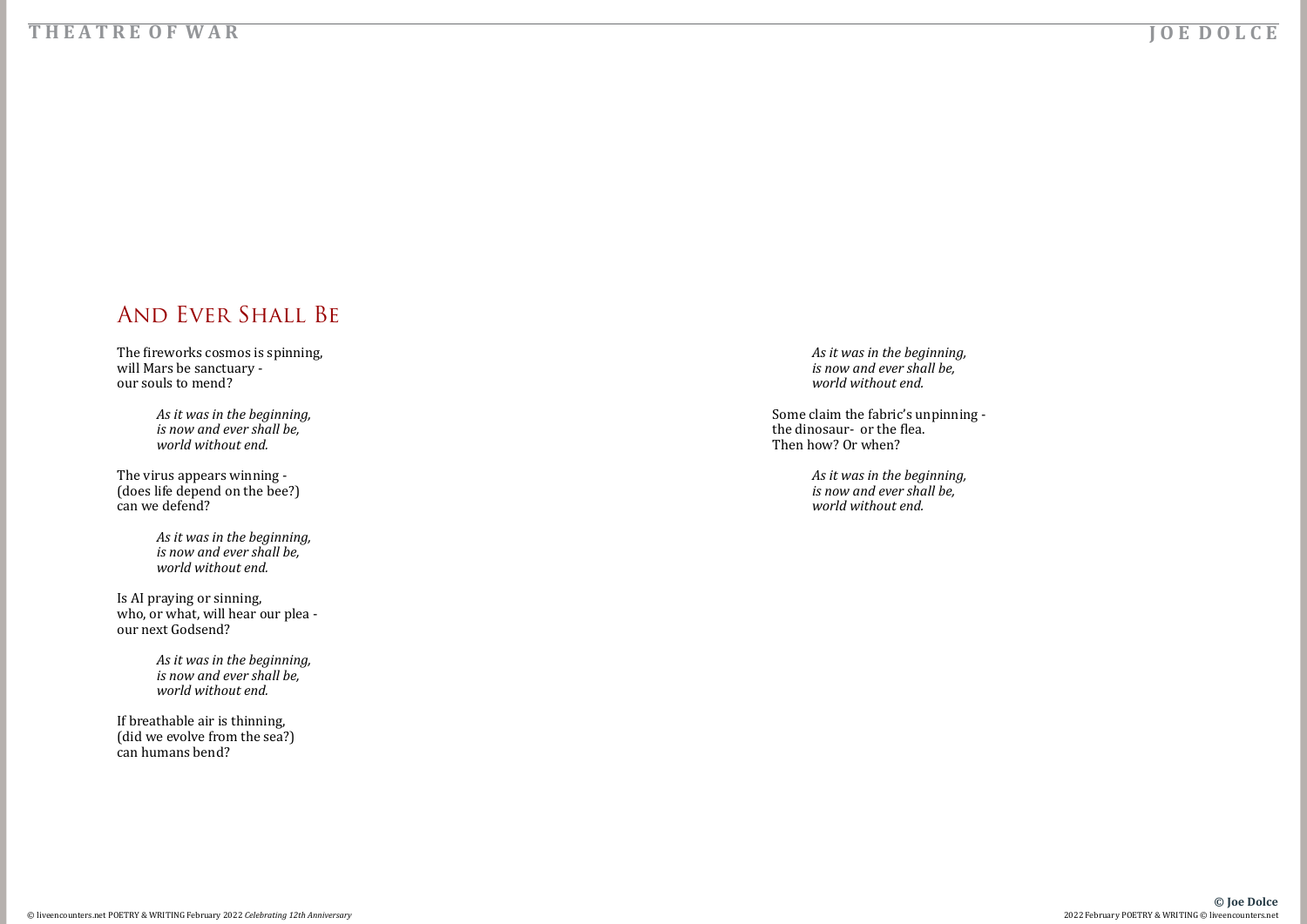#### <span id="page-27-0"></span>**C O N T R A R Y**



John Grey

That's the girl I remember, the one so often told that sugar wasn't good for her which only made her heap more and more of those white crystals into her cup of tea.

She was even scolded for being too young to drink tea but I can remember her playing with those soggy bags like a grownup before she was a teenager. The astringency didn't seem to bother her. In fact, I do believe she welcomed it. The taste was grownup. She longed to become that taste.

She's drinking coffee now and seated opposite me in a small café. I tell her she should cut down on the caffeine and the sweet stuff. At least, I tell her inwardly. She hears anyhow, which is why she goes back for another cup and she twists open one tiny sugar packet at a time like some bad kid breaking the necks of sparrows.

## **J O H N G R E Y**

John Grey is an Australian poet, US resident, recently published in Sheepshead Review, Poetry Salzburg Review and Hollins Critic. Latest books, "Leaves On Pages" "Memory Outside The Head" and "Guest Of Myself" are available through Amazon. Work upcoming in Ellipsis, Blueline and International Poetry Review.

## CONTRARY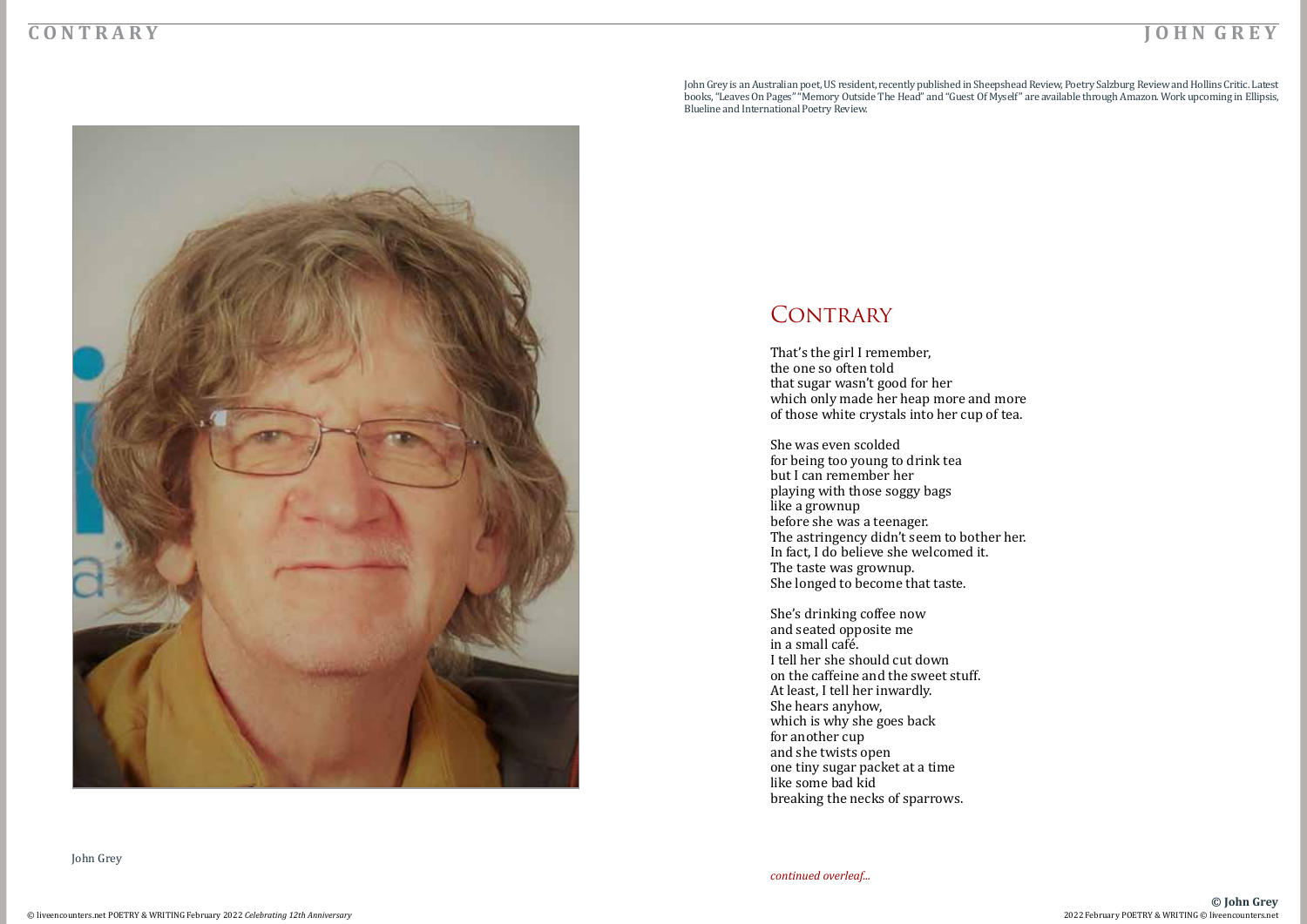## CONTRARY *contd...*

We dated for a while. Her contrariness was sexy at first but, ultimately, frustrating, unrewarding. How many times can a guy pull a woman back from a cliff's edge or hide her uppers and her downers or tell her to slow down when he was white-faced beside her in the car, gripping the sides of the seat.

We've kept in touch but only because I never said we should. And she's still here, still alive, living single, enjoying the thrill of chasing happiness away.

She calls me old-fashioned for having a house, a wife, a steady job, for being what she calls "settled." If I were her, I'd immediately cease being all of those things. But I'm not. So I remain settled even when we part.

She says she doesn't know what the future holds for her. The future doesn't say. In her case, if it did, it wouldn't be the future.

#### **C O N T R A R Y J O H N G R E Y**

**© John Grey**

## I Don't Understand

The intrinsic properties of love are not clear -

I love how they morph a feeling from the physical to the spiritual -

love never explains itself -

the more it grows in intensity the less I can formulate a thought -

by the time we start to get serious I am completely out of understanding -

it's not so much your company I crave I just need someone to get back to me.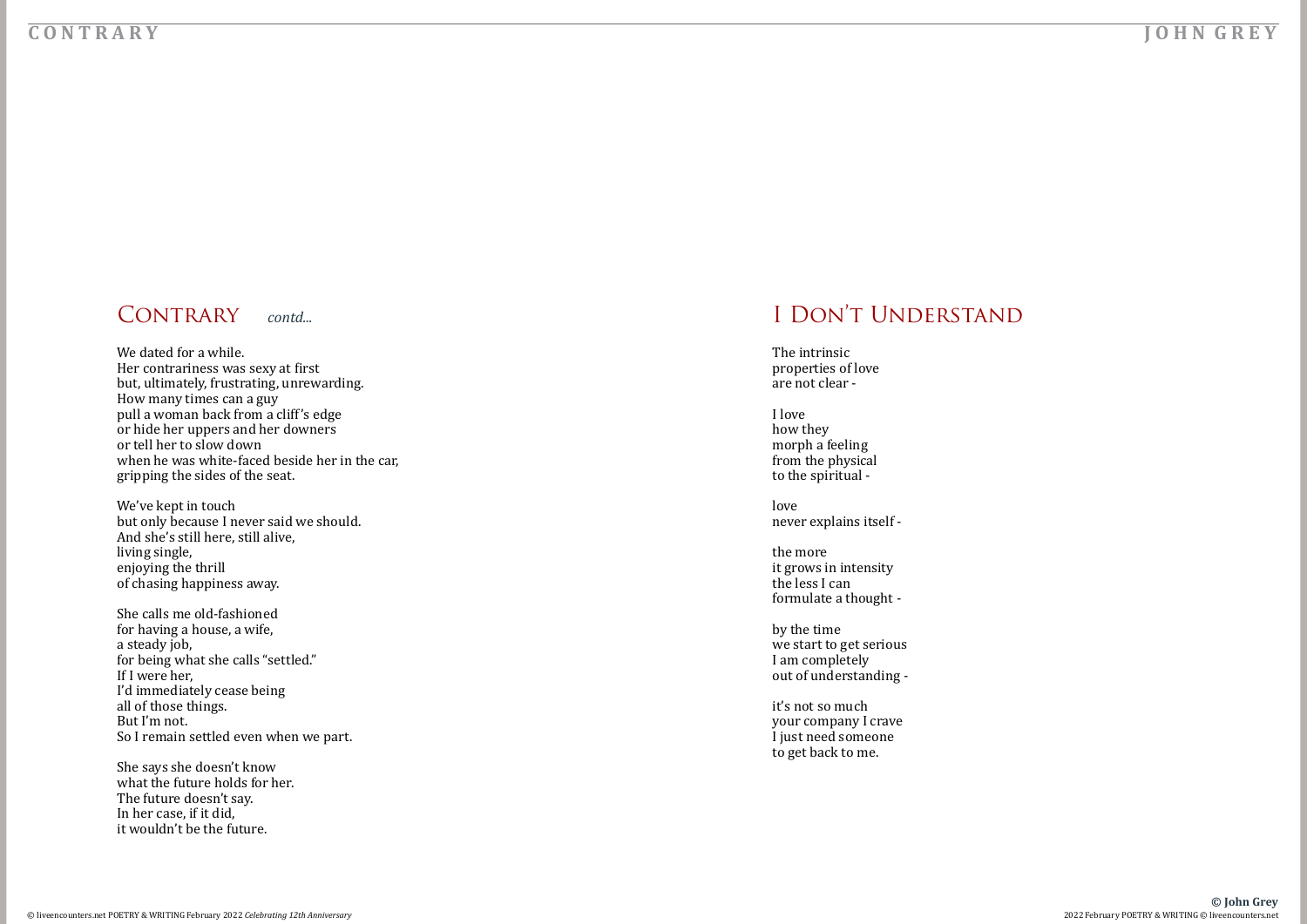## WE BIRDS OF WINTER

In January, rooms smell of pine elixirs. Windows are scrubbed clean on one side. ice over on the other. I keep busy in modest ways. Outside, ravens are dragged into my frame by the contrasting whiteness of snow.

I write some, to others, to myself. I bake cookies, make cider. Is that a stray grackle out there? What's it doing this far north? It mourns a cornfield desecrated by cold.

The ravens are better prepared. Carrion sees them through. Their big dark eyes know there will be dead.

I step outside with the trash at dusk, shock the birds into filling the sky like dabs of dull color against blood-soaked horizon.

Only the ravens remain grounded. They're smart enough to think they know what they're dealing with in me.

### **C O N T R A R Y J O H N G R E Y**

Gray light, shadow, a pickup in the wind. slow my appetite for daytime tasks. These black birds retreat to thick wood roosts. In harsh worlds, we are of the same survival. The room with the electric light, the branch, the squeeze of satin feathered bodies... all under siege.

Then, when the temperature is low enough, something kicks in. A heartbeat always. A radiator if available.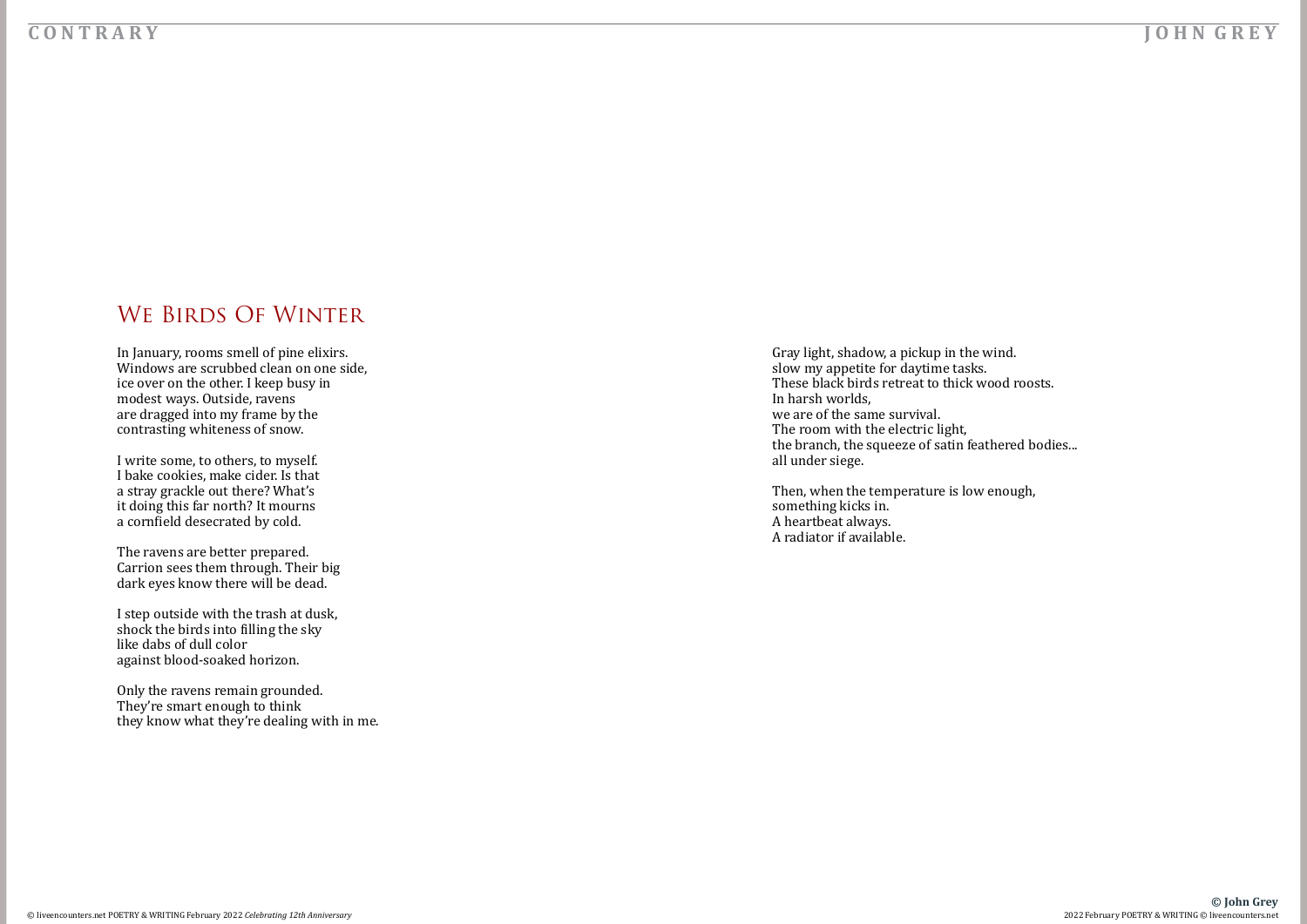### Bodies When We Meet

The place is crowded. The doctor's office always runs behind. Every chair is occupied. Old people mostly some attached to cylinders of oxygen, others complaining of the temperature in the waiting room, all on that tumbrel of old age and hoping for a stay of execution.

The nurse appears in the doorway. She calls out a name. It isn't mine. A man in his eighties creaks to his feet, creeps in her direction. The others look disgusted. Sickness doesn't keep them waiting. Why should the doctor?

I flip through Time, Sports Illustrated, avoid the healthy lifestyle magazine. Yes, I'm sure there's things I'm doing wrong but I prefer they be kept a secret from me. I'm here for my yearly physical. It's a trial by poking and prodding, listening while I breathe deep and gulp even deeper. There's no such defense as double jeopardy. I could be innocent of all charges this year but guilty the next.

#### **C O N T R A R Y J O H N G R E Y**

I brought a book with me but I can't read it. In such a place, I am virtually all body. There's no room left for a mind. Then someone I know walks in. Our faces light up to see one another. Our arteries don't.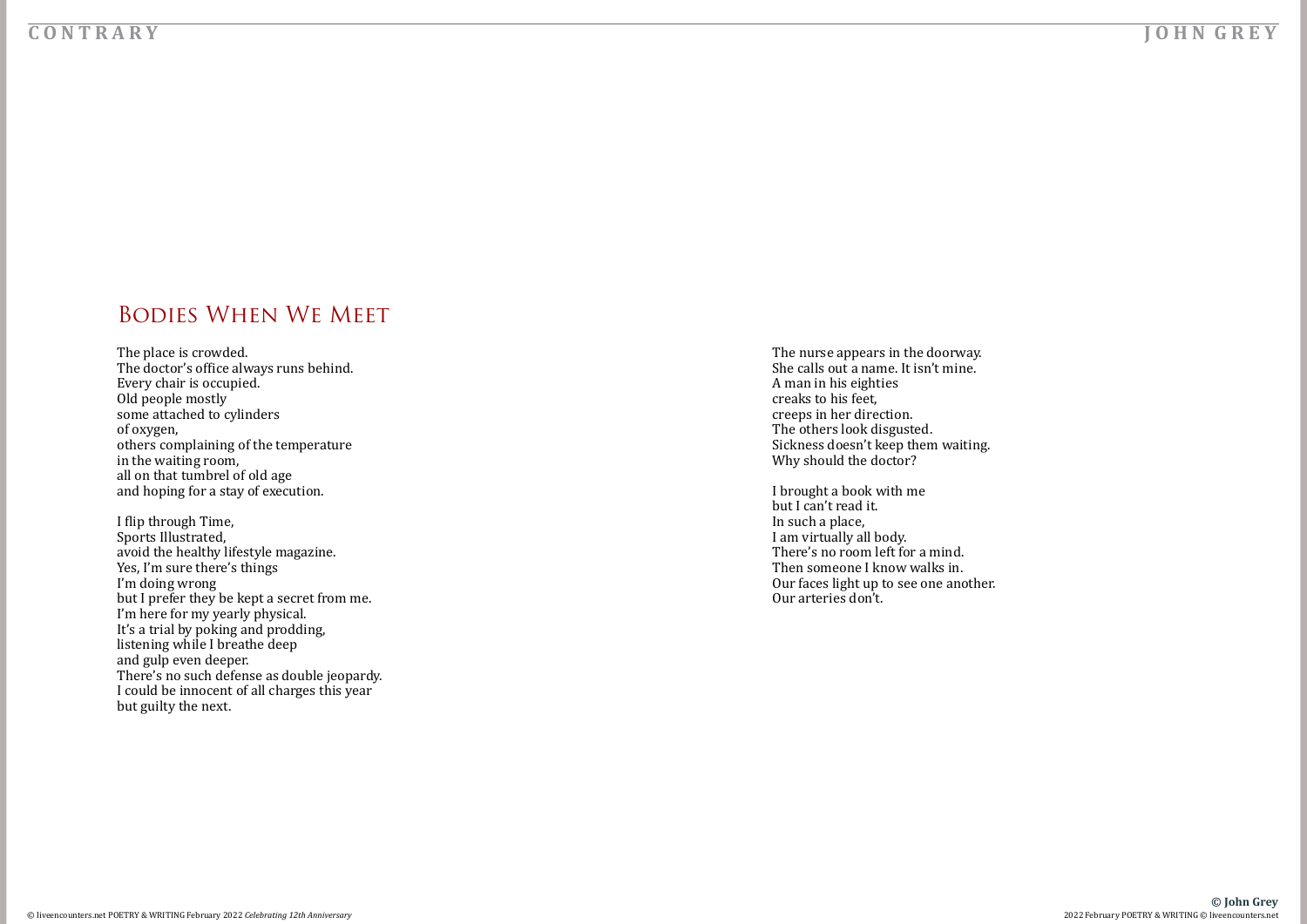#### <span id="page-31-0"></span>**P E O P L E I N A D I A R Y**



Richard W. Halperin

### People in a Diary

*For S.N. Behrman*

On the train. The man seated next to me is alertly typing. We pass a glade of young trees. In the scheme of things, each one a life. Garbo's face as Anna Karenina passes through my mind. I open a letter from New York: *The Little Foxes* – Lillian Hellman; language – is in for a long run. Certain delights. They arrive of themselves. People in a diary which I have no need to write. I can face my newspaper now – we'll forget about whom the first page is about. Positive things bob in the light. Dickens was nearly killed in a train crash, pages of *Our Mutual Friend* went flying out of his hands. He never was the same after it. Nothing is ever the same after anything.

Richard W. Halperin has Irish/U.S. dual nationality and lives in Paris. He has published four collections via Salmon Poetry, *Cliffs of Moher*, the most recent of which is *Catch Me While You Have the Light*, 2018; *Selected and New Poems* is listed for Spring 2023. In complement, he has published fifteen shorter collections via Lapwing Publications, Belfast, the most recent of which is *The Girl in the Red Cape*, 2021. The present poems are taken from a sketchbook *People in a Diary*, named after S.N. Behrman's 1972 memoirs (Little, Brown, & Co.) which Mr. Halperin calls 'one of *my compagnons de route*.'

#### **R I C H A R D W H A L P E R I N**

### **© Richard W. Halperin**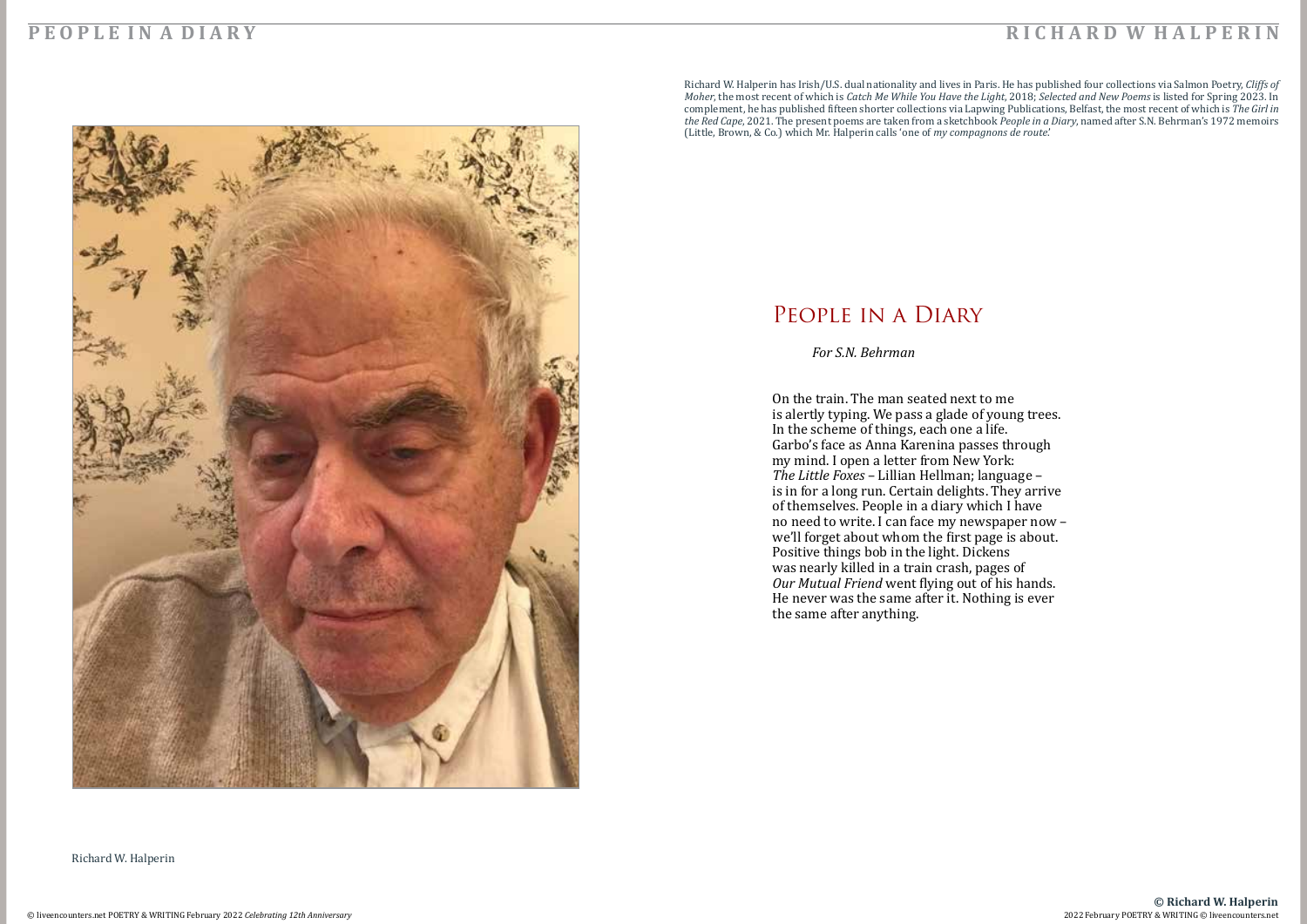#### Agricolae, Agricolarum

*i.m.* Macdara Woods

What now? Meaning, what today? Gratitude: for such poetry, his. For conversations, ours, we talking in admiration of Ovid, especially of Ovid old and exiled, or of recent contemporaries, Tennessee, his vulnerability, his poetry.

Walking like children in the forest of Latin and Greek, of exile, of marvellous things.

#### **P E O P L E I N A D I A R Y R I C H A R D W H A L P E R I N**

# **© Richard W. Halperin**

# For John Gibson

I can never again go to Lourdes with my friend John Gibson. He died. I was not there for that. I was informed. And there it is. Death. Whenever I want to meet up with him again, that large saintly Cork and Ross man, I walk into a post. I go this way and that, but each time I walk into the same post. Death. A poem can go around a post. Thus, this.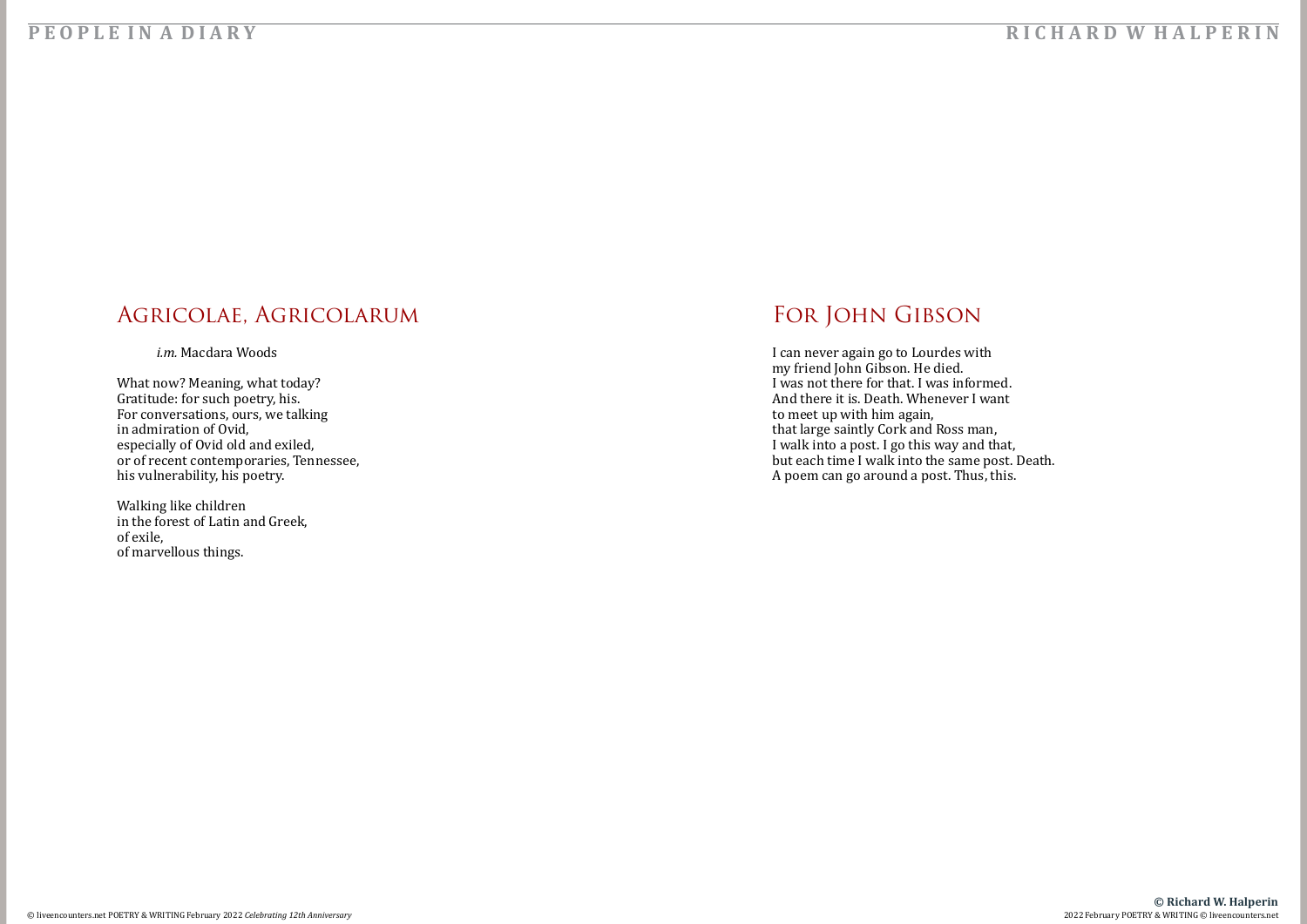### THE WRITING OF A LETTER IN A HOSTEL in a Mountain Pass at Night

To it he added, for me, a stroke of pure red to the water. With this I could not cope. When I got home, I destroyed the drawing.

The moon is a companion. My pen glides across the page. The letter may never be read, may never be delivered. But for now, happiness. A good letter. Not about me, not about him. Not about the weather. 'Is it to Derry?' someone asks. 'I don't know a Derry,' I say. I don't mind the interruption. I do not know where I am going tomorrow. But I have this night. I am not dead yet. My brain is not-bad tonight. My brain is not-bad.

#### **R I C H A R D W H A L P E R I N**

#### **© Richard W. Halperin**

# River Jordan

Is the river Jordan water or blood?

Patrick Pye once gave me One of his little drawings, the baptism of Christ.

Forgive me, Patrick. I was not as old as you were then, as I am now.

#### **P E O P L E I N A D I A R Y**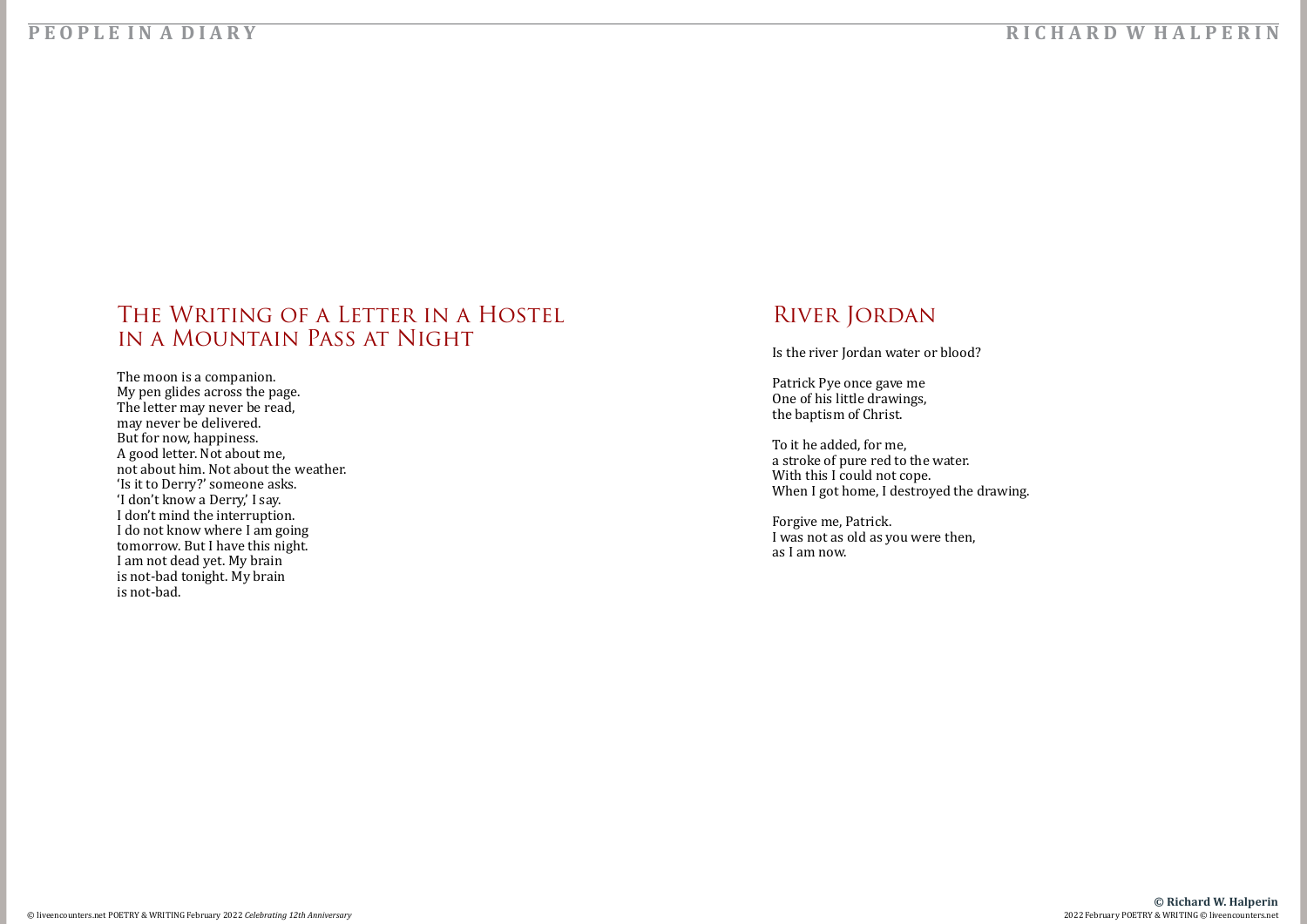#### <span id="page-34-0"></span>**T H E C U R I O S I T Y**



Vinny Glynn-Steed

## I. Discovery

They will come across the one-room cabin with its stone-walled plot and turf neatly stacked. They will hear their songs and prayers, and on the wind curses in a foreign tongue.

Down by the water they will find some floundering forgotten joke at the bottom of their canoe.

Beside this, in the sea-weed gathered for kelp burning, they will uncover their stories furled and ready for another night's unpacking.

Vinny Glynn-Steed is an award-winning poet from Galway. Placed 2nd in the 2017 Westport Arts Festival competition and winner of the 2020 Allingham poetry competition, Vinny has poems published both abroad and at home. A former pushcart nominee, Vinny has published work online and in journals such as Ofi Press magazine, Parhelion, Mediterranean poetry, Crannog, Boyne Berries, Cinammon Press anthology, Windows anthology, Bangor journal to name but a few. His debut chapbook *Catching Air* was published by Maytree Press in December 2020.

# *One particular famine story tells of a 'curiosity,' namely a young boy, completely naked, found running*

*in the snow from Galway to Clifden in search of work as a chimney sweep…*

#### **V I N N Y G L Y N N - S T E E D**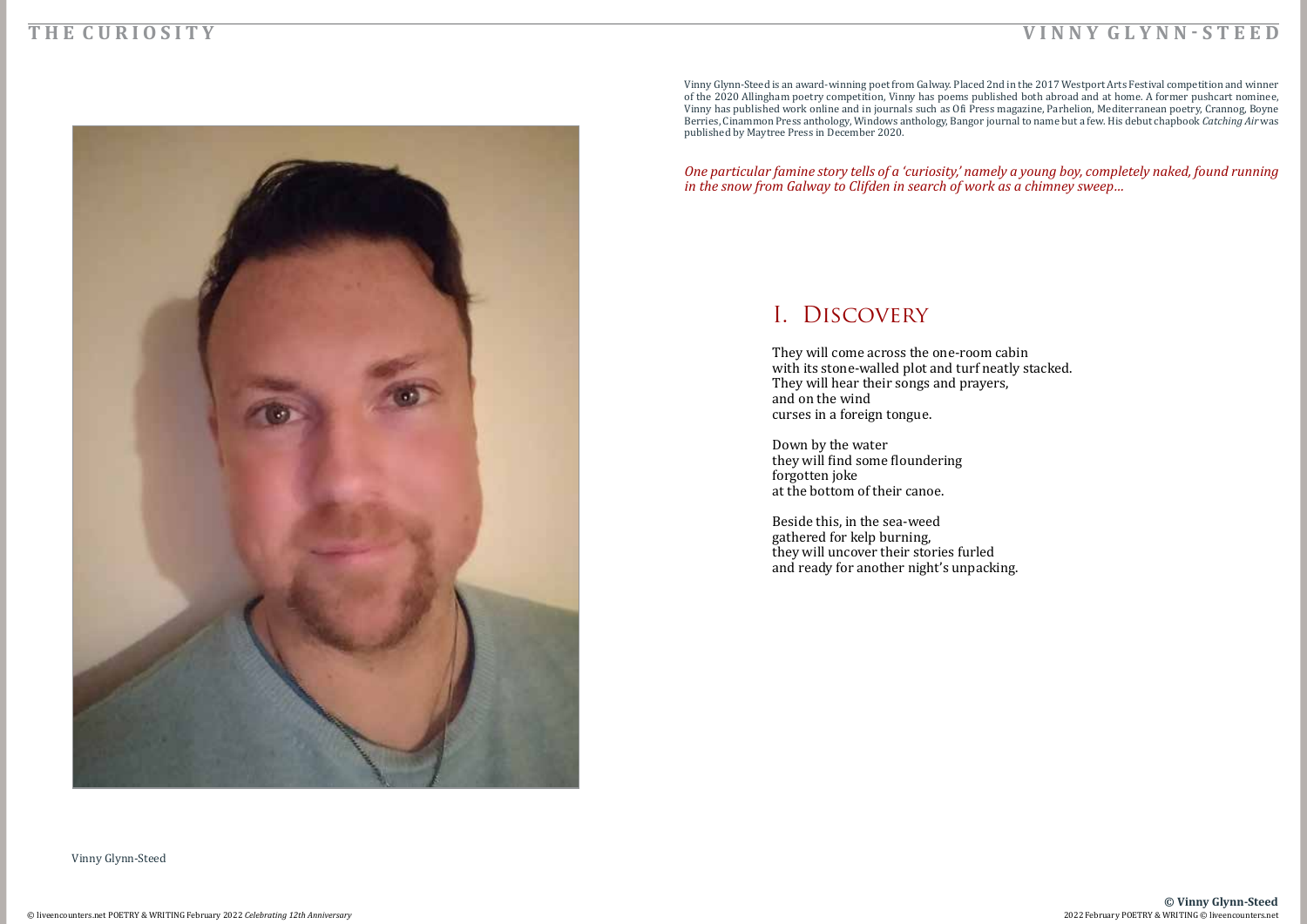Your curses are those of youthful ignorance of the pain of youth of the birthing of fox cubs you are blind to this putrid landscape naked to its plight and yet you run snow deep until your feet are fish deadened on tenterhooks the long-forgotten memory of your muscle.

## III. MOVEMENT

#### **T H E C U R I O S I T Y**

## II. LANGUAGE

And what of the muscle of a salmon come to spawn? *Where her waters whisper, survive! survive!* Deep in crimson rock pools where we find no nourishment. Or the sinews of a ten-year-old child never having memorised a game nor the facial complexities required to crack a smile.

*The painstaking memory of muscle are his footprints in the snow, the struggle of words on a page.*

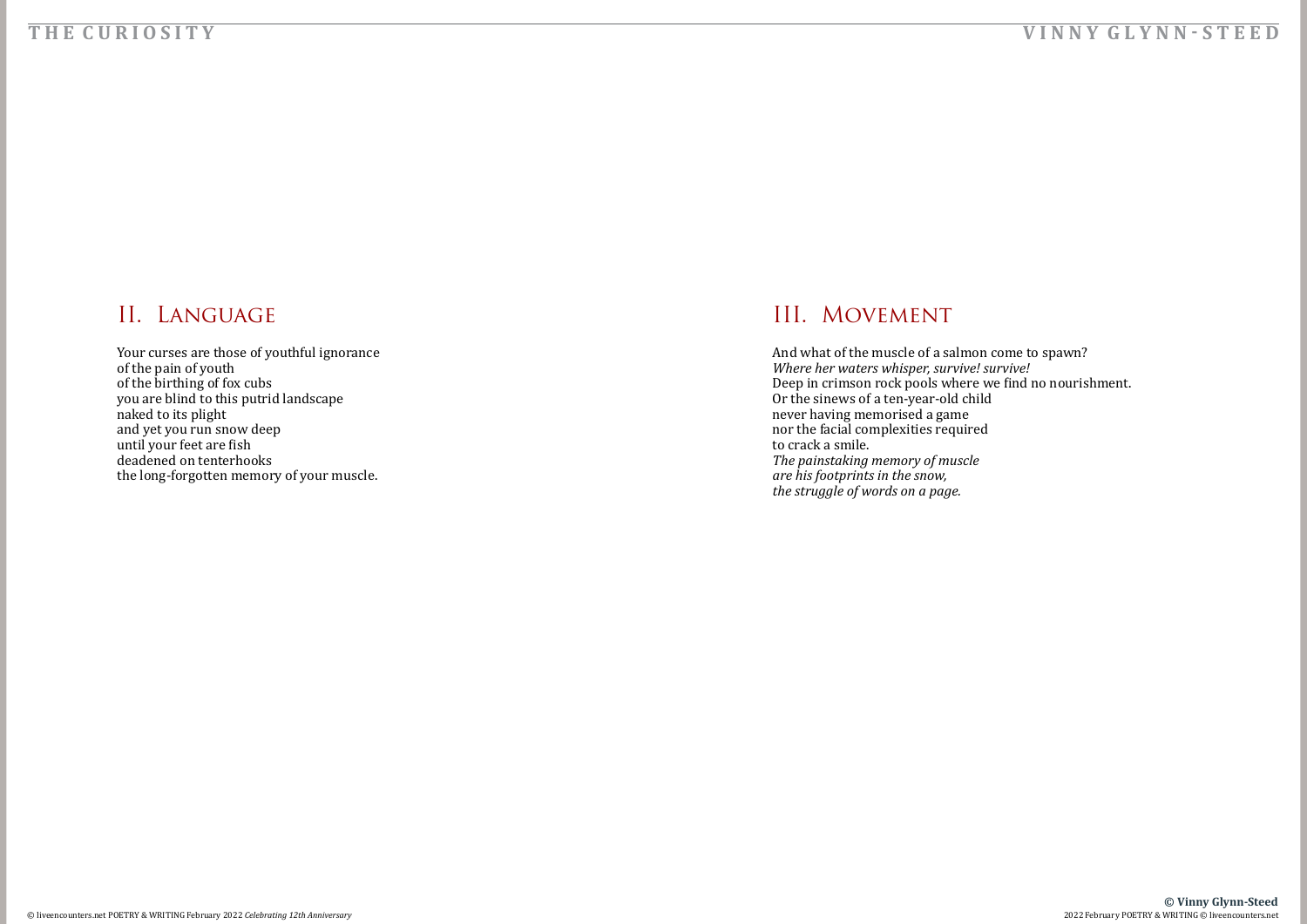### IV. Promises

You know of words of books that speak of ribcages as a prison of the songbirds inside waiting to be released. Yet your frost harbours no euphoria only the supine spindles of crows' legs and you hear dead voices whispering along hallways of antiquity resonate through mammoth green mountains and in bone. *We are safe now in our knowledge, We hope.*

## V. DETERMINATION

#### **T H E C U R I O S I T Y**

They might find you in a place that know no solace deep in the mountains where light is the umbilical cord to your thoughts or face down on a higher plain in feverish exaltation for Gods that keep your belly swollen. They might see you in the distance running your contorted body shimmering in winter's afternoon mirage as if four legs brush this sacred snow and how the glimmer of your golden tail held-high is a fist raised against this barbaric sky.